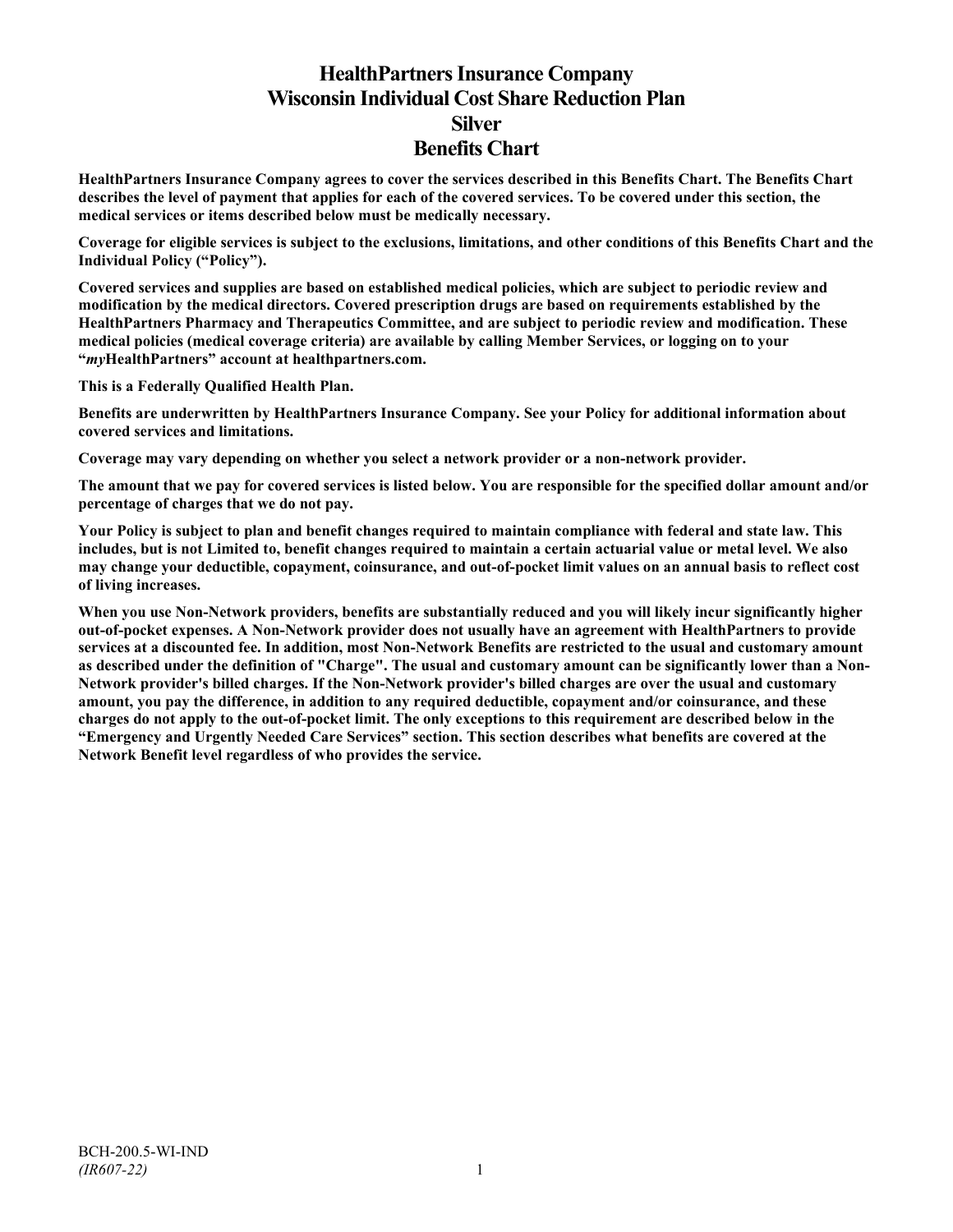## **These definitions apply to the Benefits Chart. They also apply to your Policy.**

| <b>Biosimilar Drug:</b> | A prescription drug, approved by the Food and Drug Administration (FDA), that the FDA has<br>determined is biosimilar to and interchangeable with a biological brand name drug. Biosimilar<br>drugs are not considered generic drugs and are not covered under the generic drug benefit.                                                                                                                                                                                                                                                                                                                                     |
|-------------------------|------------------------------------------------------------------------------------------------------------------------------------------------------------------------------------------------------------------------------------------------------------------------------------------------------------------------------------------------------------------------------------------------------------------------------------------------------------------------------------------------------------------------------------------------------------------------------------------------------------------------------|
| <b>Brand Name Drug:</b> | A prescription drug, approved by the Food and Drug Administration (FDA), that is manufactured,<br>sold or licensed for sale under a trademark by the pharmaceutical company that originally<br>researched and developed the drug. Brand name drugs have the same active-ingredient formula as<br>the generic version of the drug. However, generic drugs are manufactured and sold by other drug<br>manufacturers and are generally not available until after the patent on the brand name drug has<br>expired. A few brand name drugs may be covered at the generic benefit level if this is indicated on<br>the formulary. |
| <b>Calendar Year:</b>   | This is the 12-month period beginning 12:01 A.M. Central Time, on January 1, and ending 12:00<br>A.M. Central Time of the next following December 31.                                                                                                                                                                                                                                                                                                                                                                                                                                                                        |
| Charge:                 | For covered services delivered by a network provider, this is the provider's discounted fee for a<br>given medical/surgical service, procedure or item.                                                                                                                                                                                                                                                                                                                                                                                                                                                                      |
|                         | For covered services delivered by non-network providers, a contracted rate may apply if such<br>arrangement is available to HealthPartners.                                                                                                                                                                                                                                                                                                                                                                                                                                                                                  |
|                         | For the Usual and Customary Charge for covered services delivered by non-network providers,<br>our payment is calculated using one of the following options in the following order, depending on<br>availability: 1) a percentage of the Medicare fee schedule; 2) a comparable schedule if the service<br>is not on the Medicare fee schedule; or 3) a commercially reasonable rate for such service if a fee<br>schedule is not available.                                                                                                                                                                                 |
|                         | The Usual and Customary Charge is the maximum amount allowed that we consider in the<br>calculation of the payment of charges incurred for certain covered services. You must pay for any<br>charges above the usual and customary charge, and they do not apply to the out-of-pocket limit.                                                                                                                                                                                                                                                                                                                                 |
|                         | A charge is incurred for covered ambulatory medical and surgical services, on the date the service<br>or item is provided. A charge is incurred for covered inpatient services, on the date of admission to<br>a hospital. To be covered, a charge must be incurred on or after your effective date and on or<br>before the termination date.                                                                                                                                                                                                                                                                                |
|                         | Copayment/Coinsurance: The specified dollar amount, or percentage, of charges incurred for covered services, which we do<br>not pay, but which you must pay, each time you receive certain medical services, procedures or<br>items. Our payment for those covered services or items begins after the copayment or coinsurance<br>is satisfied. Covered services or items requiring a copayment or coinsurance are specified in this<br>Benefits Chart.                                                                                                                                                                      |
|                         | For services provided by a network provider:                                                                                                                                                                                                                                                                                                                                                                                                                                                                                                                                                                                 |
|                         | An amount which is listed as a flat dollar copayment is applied to a network provider's discounted<br>charges for a given service. However, if the network provider's discounted charges for a service or<br>item is less than the flat dollar copayment, you will pay the network provider's discounted charge.<br>An amount which is listed as a percentage of charges or coinsurance is based on the network<br>provider's discounted charges, calculated at the time the claim is processed, which may include an<br>agreed upon fee schedule rate for case rate or withhold arrangements.                               |
|                         | For services provided by a Non-Network provider:                                                                                                                                                                                                                                                                                                                                                                                                                                                                                                                                                                             |
|                         | Any copayment or coinsurance is applied to the lesser of the provider's charges or the usual and<br>customary charge for a service.                                                                                                                                                                                                                                                                                                                                                                                                                                                                                          |
|                         | A copayment or coinsurance is due at the time a service is provided, or when billed by the<br>provider. The copayment or coinsurance applicable for a scheduled visit with a network provider<br>will be collected for each visit, late cancellation and failed appointment.                                                                                                                                                                                                                                                                                                                                                 |
|                         |                                                                                                                                                                                                                                                                                                                                                                                                                                                                                                                                                                                                                              |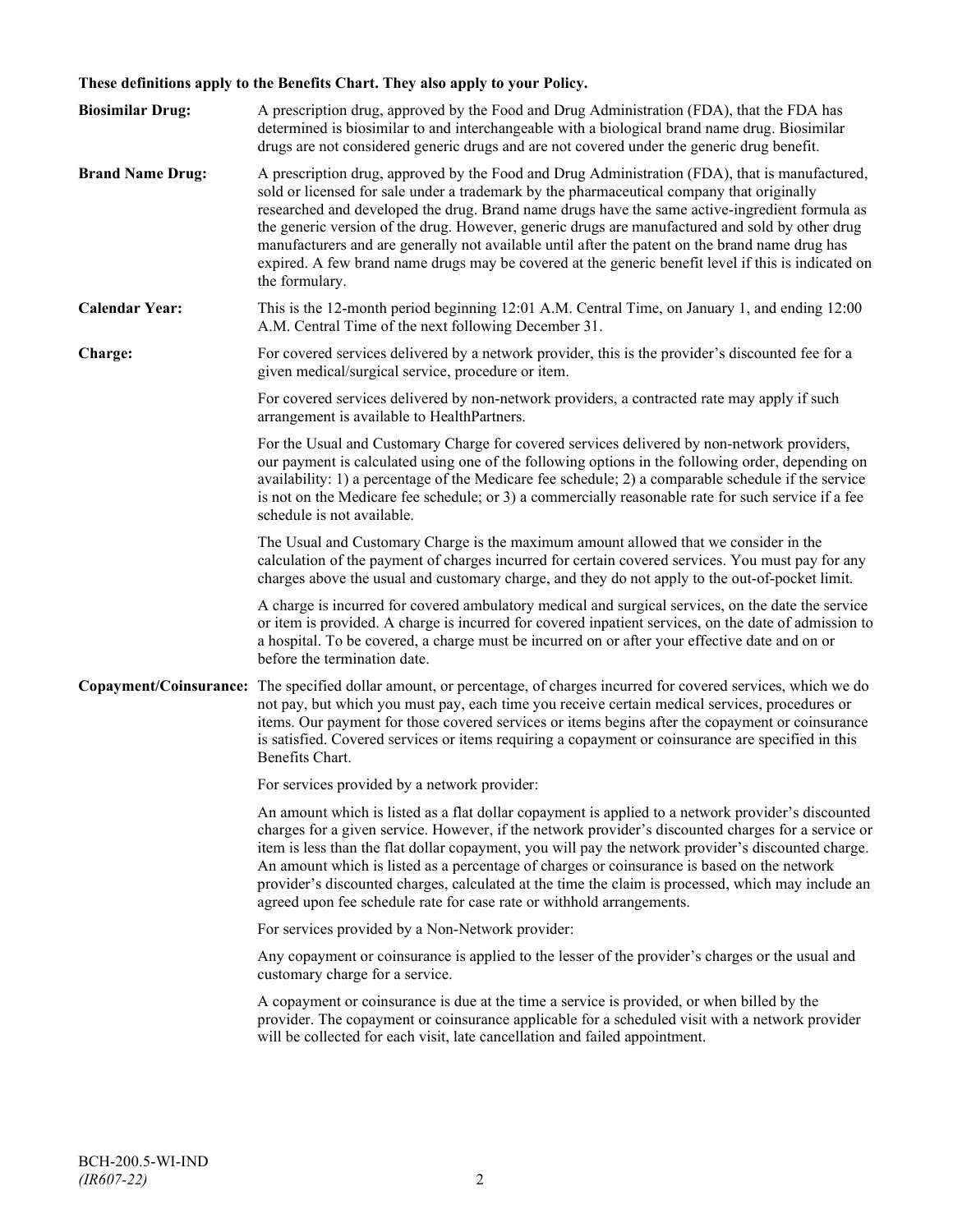| Deductible:                    | The specified dollar amount of charges incurred for covered services, which we do not pay, but an<br>enrollee or a family has to pay first in a calendar year. Our payment for those services or items<br>begins after the deductible is satisfied. For network providers, the amount of the charges that apply<br>to the deductible are based on the network provider's discounted charges, calculated at the time<br>the claim is processed, which may include an agreed upon fee schedule rate for case rate or<br>withhold arrangements. For non-network providers, the amount of charges that apply to the<br>deductible are the lesser of the provider's charges or the usual and customary charge for a service. |
|--------------------------------|-------------------------------------------------------------------------------------------------------------------------------------------------------------------------------------------------------------------------------------------------------------------------------------------------------------------------------------------------------------------------------------------------------------------------------------------------------------------------------------------------------------------------------------------------------------------------------------------------------------------------------------------------------------------------------------------------------------------------|
|                                | Any amounts paid or reimbursed by a third party, including, but not Limited to: point of service<br>rebates, manufacturer coupons, manufacturer debit cards or other forms of direct reimbursement to<br>an Insured for a product or service, will not apply toward your deductible, to the extent permitted<br>under state and federal law.                                                                                                                                                                                                                                                                                                                                                                            |
|                                | Your plan has an embedded deductible. This means once a member meets the individual<br>deductible, the plan begins paying benefits for that person. If two or more members of the family<br>meet the family deductible, the plan begins paying benefits for all members of the family,<br>regardless of whether each member has met the individual deductible. However, a member may<br>not contribute more than the individual deductible toward the family deductible.                                                                                                                                                                                                                                                |
|                                | All services are subject to the deductible unless otherwise indicated below in this Benefits Chart.                                                                                                                                                                                                                                                                                                                                                                                                                                                                                                                                                                                                                     |
| Formulary:                     | This is a current list, which may be revised from time to time, of prescription drugs, medications,<br>equipment and supplies covered by us as indicated in this Benefits Chart which are covered at the<br>highest benefit level. Some drugs on the formulary may require prior authorization to be covered<br>as formulary drugs. The formulary, and information on drugs that require prior authorization, are<br>available by calling Member Services, or logging on to your "myHealthPartners" account at<br>healthpartners.com.                                                                                                                                                                                   |
| <b>Generic Drug:</b>           | A prescription drug, approved by the Food and Drug Administration (FDA), that the FDA has<br>determined is comparable to a brand name drug product in dosage form, strength, route of<br>administration, quality, intended use and documented bioequivalence. Generally, generic drugs<br>cost less than brand name drugs. Some brand name drugs may be covered at the generic drug<br>benefit level if this is indicated on the formulary.                                                                                                                                                                                                                                                                             |
| <b>Non-Formulary Drug:</b>     | This is a prescription drug, approved by the Food and Drug Administration (FDA), that is not on<br>the formulary, is medically necessary and is not investigative or experimental or otherwise<br>excluded under your Policy.                                                                                                                                                                                                                                                                                                                                                                                                                                                                                           |
| <b>Out-of-Pocket Expenses:</b> | You pay the specified copayments/coinsurance and deductibles applicable for particular services,<br>subject to the out-of-pocket limit described below. These amounts are in addition to the monthly<br>enrollment payments.                                                                                                                                                                                                                                                                                                                                                                                                                                                                                            |
| <b>Out-of-Pocket Limit:</b>    | You pay the copayments/coinsurance and deductibles for covered services, to the individual or<br>family out-of-pocket limit. Thereafter we cover 100% of charges incurred for all other covered<br>services, for the rest of the calendar year. You pay amounts greater than the out-of-pocket limit if<br>you exceed any visits or day limits.                                                                                                                                                                                                                                                                                                                                                                         |
|                                | Non-Network Benefits above the usual and customary charge (see definition of charge above) do<br>not apply to the out-of-pocket limit.                                                                                                                                                                                                                                                                                                                                                                                                                                                                                                                                                                                  |
|                                | Non-Network Benefits for transplant surgery do not apply to the out-of-pocket limit.                                                                                                                                                                                                                                                                                                                                                                                                                                                                                                                                                                                                                                    |
|                                | You are responsible to keep track of the out-of-pocket expenses. Contact our Member Services<br>department for assistance in determining the amount paid by the enrollee for specific eligible<br>services received. Claims for reimbursement under the out-of-pocket limit provisions are subject<br>to the same time limits and provisions described under the "Claims Provisions" section of the<br>Contract.                                                                                                                                                                                                                                                                                                        |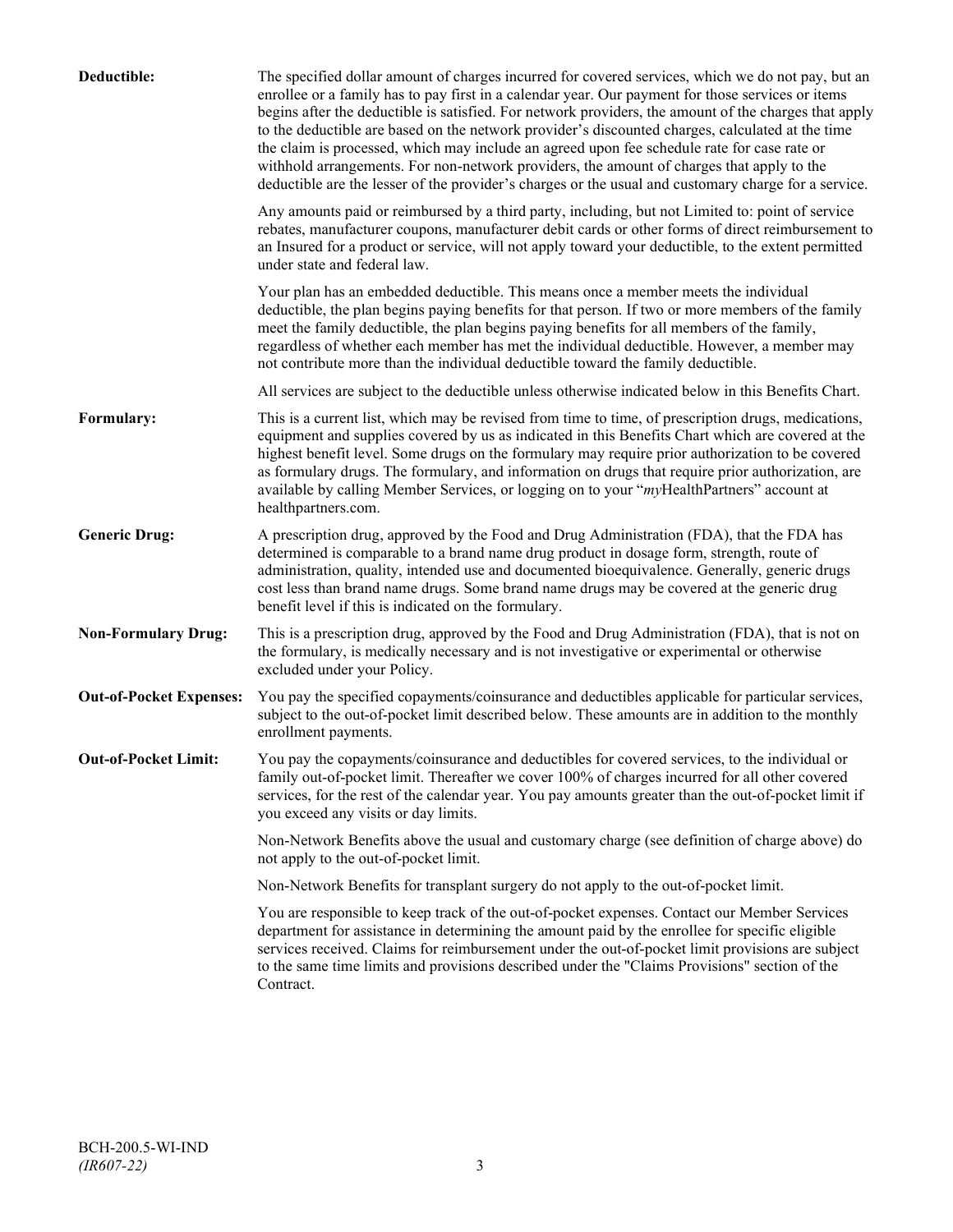|                             | Primary Care Providers: These are providers in the following categories: Family Practice, General Practice, Internal<br>Medicine, Pediatrics, Adolescent Medicine, Adult Medicine and Geriatrics.                                                                                                                                                                                                                                                                                                                                    |
|-----------------------------|--------------------------------------------------------------------------------------------------------------------------------------------------------------------------------------------------------------------------------------------------------------------------------------------------------------------------------------------------------------------------------------------------------------------------------------------------------------------------------------------------------------------------------------|
|                             | Specialty Care Providers: These are providers who are not in the following categories: Family Practice, General Practice,<br>Internal Medicine, Pediatrics, Adolescent Medicine, Adult Medicine and Geriatrics.                                                                                                                                                                                                                                                                                                                      |
| <b>Specialty Drug List:</b> | This is a current list, which may be revised from time to time, of prescription drugs, medications,<br>equipment and supplies, which are typically bio-pharmaceuticals. The purpose of a specialty drug<br>list is to facilitate enhanced monitoring of complex therapies used to treat specific conditions.<br>Specialty drugs are covered by us as indicated in this Benefits Chart. The specialty drug list is<br>available by calling Member Services, or logging on to your "myHealthPartners" account at<br>healthpartners.com |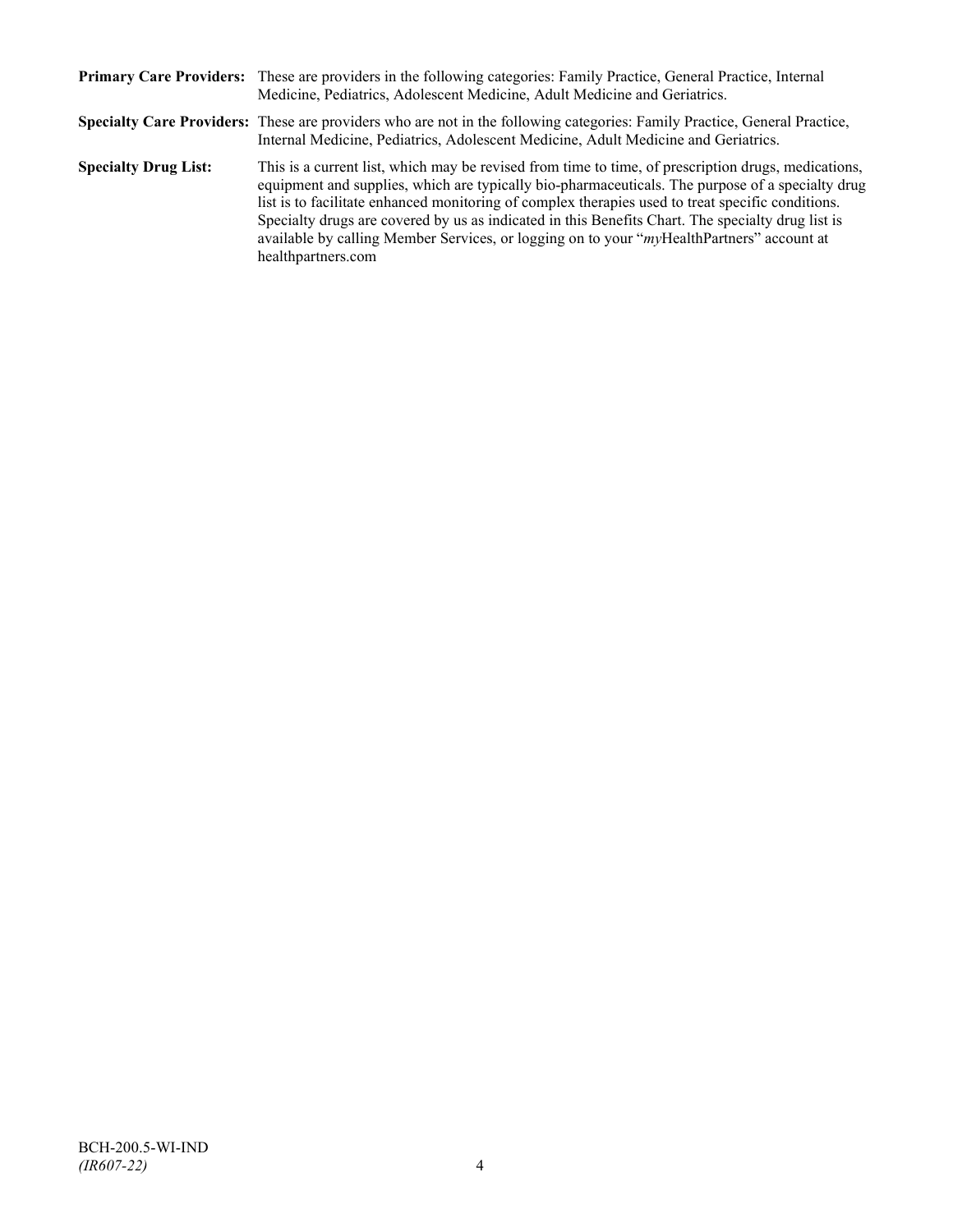## **DEDUCTIBLES AND OUT-OF-POCKET LIMITS**

#### **Individual Calendar Year Deductible**

| <b>Network Benefits</b> | <b>Non-Network Benefits</b> |
|-------------------------|-----------------------------|
| \$100                   | \$20,000                    |

#### **Family Calendar Year Deductible**

| <b>Network Benefits</b> | <b>Non-Network Benefits</b> |
|-------------------------|-----------------------------|
| \$200                   | \$40,000                    |

Your individual and family deductible amounts may be indexed to allow for changes under Federal rules.

Your Policy has an embedded deductible. This means once you meet the individual deductible, we begin paying benefits. If two or more covered members of the family meet the family deductible, we begin paying benefits for all covered members of the family, regardless of whether each member has met the individual deductible. However, you may not contribute more than the individual deductible amount towards the family deductible.

Separate deductibles must be satisfied under the Network Benefits and Non-Network Benefits.

Any amounts paid or reimbursed by a third party, including but not Limited to: point of service rebates, manufacturer coupons, manufacturer debit cards or other forms of direct reimbursement to an Insured for a product or service, will not apply toward your deductible, to the extent permitted under state and federal law.

#### **Individual Calendar Year Out-of-Pocket Limit**

| Network Benefits | <b>Non-Network Benefits</b> |
|------------------|-----------------------------|
| \$1,500          | None.                       |

#### **Family Calendar Year Out-of-Pocket Limit**

| Network Benefits | <b>Non-Network Benefits</b> |
|------------------|-----------------------------|
| \$3,000          | None.                       |

Your individual and family out-of-pocket amounts may be indexed to allow for changes under Federal rules.

Separate Out-of-Pocket Limits must be satisfied under Network Benefits and Non-Network Benefits.

Non-Network Benefits above the usual and customary charge will not apply to the individual or family Out-of-Pocket.

Any amounts paid or reimbursed by a third party, including but not Limited to: point of service rebates, manufacturer coupons, manufacturer debit cards or other forms of direct reimbursement to an Insured for a product or service, will not apply as an outof-pocket expense, to the extent permitted under state and federal law.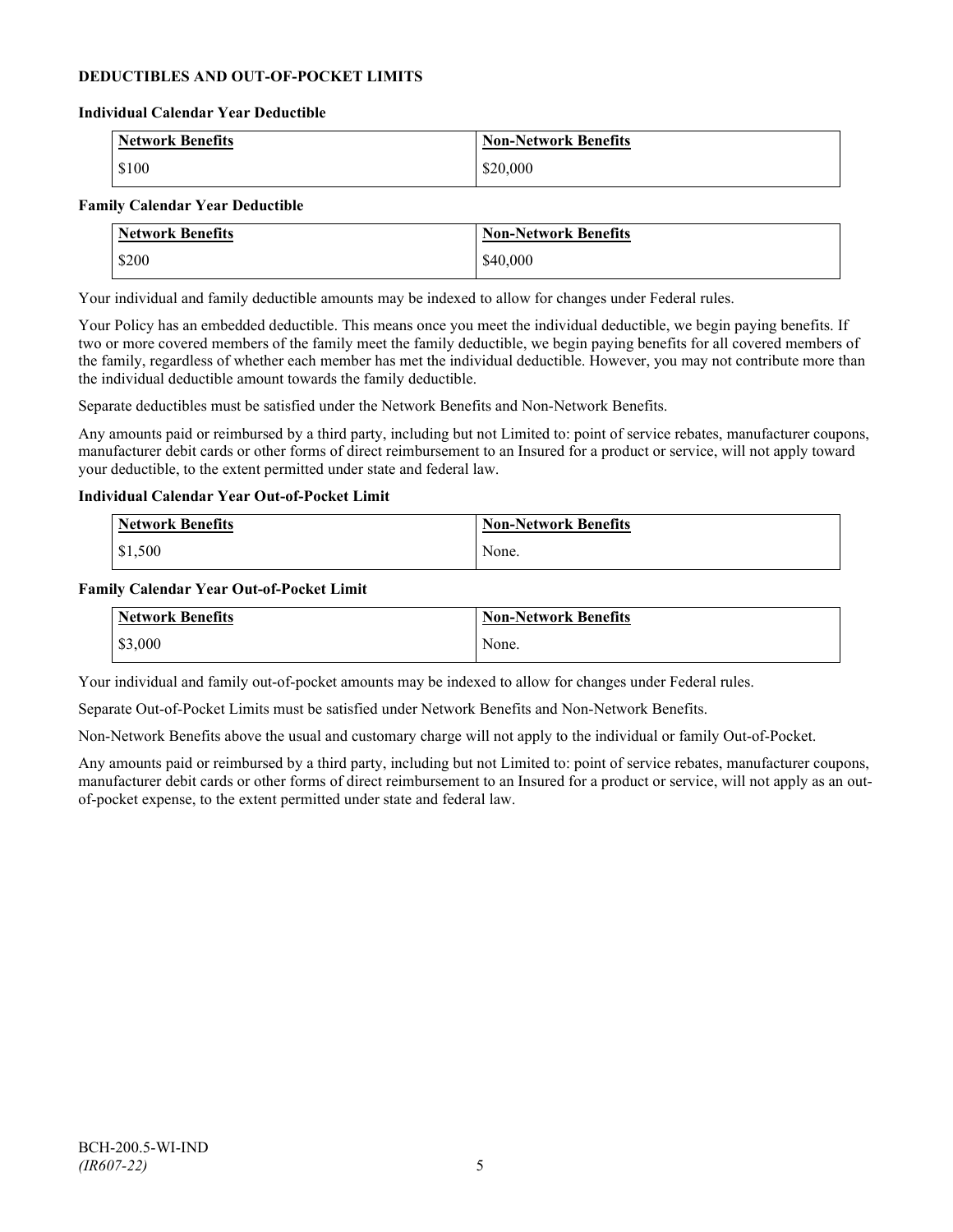## **AMBULANCE AND MEDICAL TRANSPORTATION**

## **Covered Services:**

We cover ambulance and medical transportation for medical emergencies.

We also cover medically necessary, non-emergency transportation if it meets our medical coverage criteria.

Covered services are based on established medical policies, which are subject to periodic review and modification by the medical directors. These medical policies (medical coverage criteria) and applicable prior authorization requirements are available by calling Member Services, or logging on to your "*my*HealthPartners" account a[t healthpartners.com.](http://www.healthpartners.com/)

| <b>Network Benefits</b>      | <b>Non-Network Benefits</b> |
|------------------------------|-----------------------------|
| 95% of the charges incurred. | See Network Benefits.       |

## **Not Covered:**

See "Services Not Covered" in your Policy.

## **AUTISM SERVICES**

## **Covered Services:**

We cover prior authorized evidence-based intensive-level and non-intensive-level treatment of autism spectrum disorders (autism disorder, Asperger's syndrome or pervasive development disorder not otherwise specified).

Covered services are based on established medical policies, which are subject to periodic review and modification by the medical directors. These medical policies (medical coverage criteria) are available by calling Member Services, or logging on to your "*my*HealthPartners" account at [healthpartners.com.](http://www.healthpartners.com/)

Your network provider will coordinate the prior authorization process for any autism treatment services. You may call Member Services at 952-883-5900 or toll-free at 888-360-0622 if you have any questions or concerns regarding the authorization process.

Please call Member Services at 952-883-5900 or toll-free at 888-360-0622 to request authorization for autism treatment services from a Non-Network provider.

**Intensive-level services for children diagnosed with autism spectrum disorders.** Intensive-level services must begin on or after 2 years of age and end before 9 years of age. Intensive-level services, on average, are services provided for more than 20 hours of treatment per week. (The average number of hours a week is calculated over a 6-month period.)

| <b>Network Benefits</b>                                                                                 | <b>Non-Network Benefits</b>                                              |
|---------------------------------------------------------------------------------------------------------|--------------------------------------------------------------------------|
| 100% of the charges incurred, subject to a<br>copayment of \$5 per visit.<br>Deductible does not apply. | 50% of the charges incurred.<br>Limited to 240 visits per calendar year. |
| Limited to 240 visits per calendar year.                                                                |                                                                          |

The maximum number of visits is combined for Network Benefits and Non-Network Benefits. Visit limits are based on minimum coverage amount available at the time of publication. Additional visits may be available if required due to revised minimum coverage amounts issued by the Office of the Commissioner of Insurance. See our medical coverage criteria for current visit limits.

## **Intensive-Level Services Lifetime Maximum Benefit**

| <b>Network Benefits</b>                               | <b>Non-Network Benefits</b>                           |
|-------------------------------------------------------|-------------------------------------------------------|
| 4 years of cumulative services under this plan or any | 4 years of cumulative services under this plan or any |
| other plan.                                           | other plan.                                           |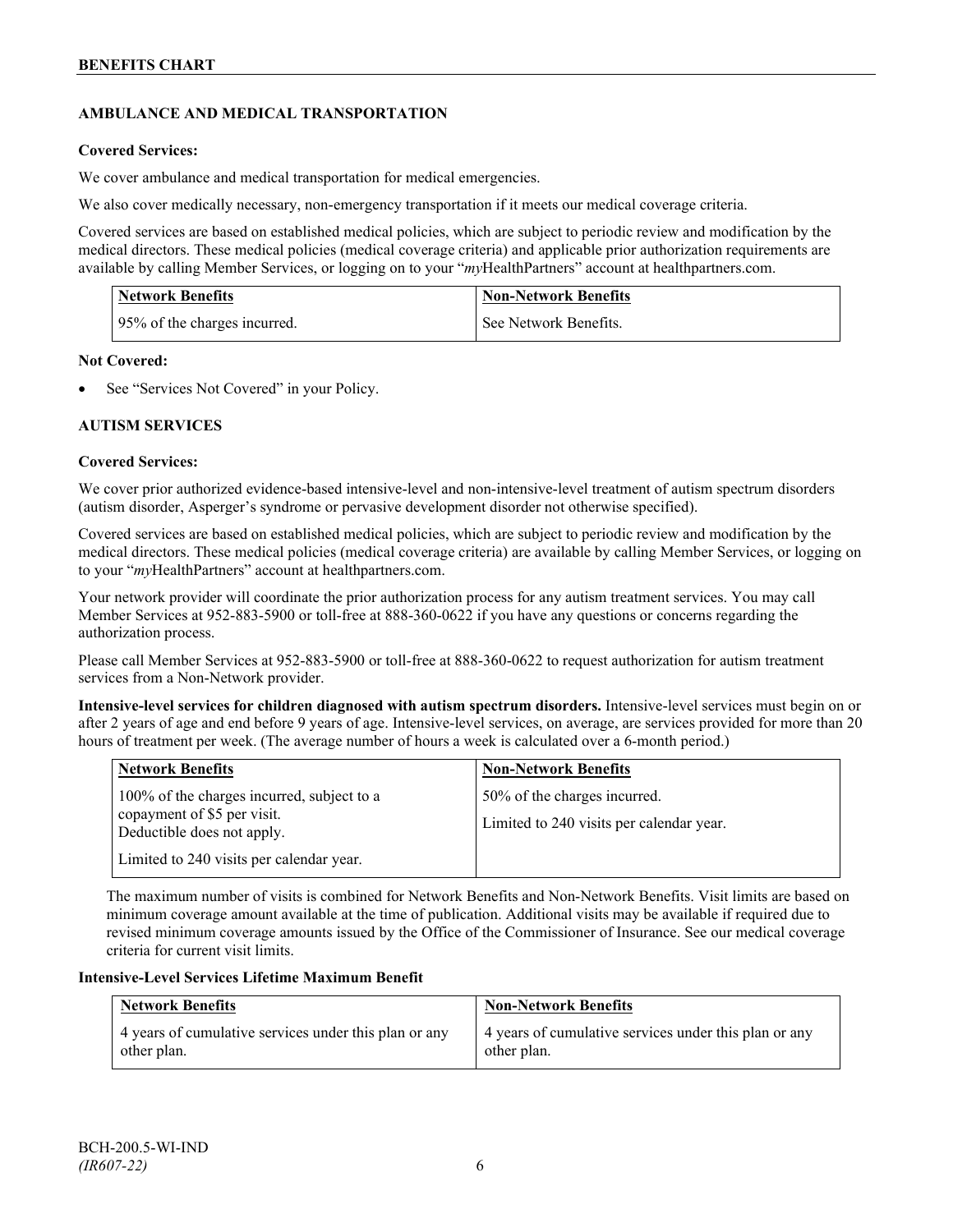## **Non-intensive-level services for Insureds diagnosed with autism spectrum disorders**

| <b>Network Benefits</b>                                                                                 | <b>Non-Network Benefits</b>                                              |
|---------------------------------------------------------------------------------------------------------|--------------------------------------------------------------------------|
| 100% of the charges incurred, subject to a<br>copayment of \$5 per visit.<br>Deductible does not apply. | 50% of the charges incurred.<br>Limited to 120 visits per calendar year. |
| Limited to 120 visits per calendar year.                                                                |                                                                          |

The maximum number of visits is combined for Network Benefits and Non-Network Benefits. Visit limits are based on minimum coverage amount available at the time of publication. Additional visits may be available if required due to revised minimum coverage amounts issued by the Office of the Commissioner of Insurance. See our medical coverage criteria for current visit limits.

## **Not Covered:**

See "Services Not Covered" in your Policy.

## **BEHAVIORAL HEALTH SERVICES**

#### **Covered Services:**

Covered services are based on established medical policies, which are subject to periodic review and modification by the medical directors. These medical policies (medical coverage criteria) are available by calling Member Services, or logging on to your "*my*HealthPartners" account at [healthpartners.com.](http://www.healthpartners.com/)

**Transitional treatment services.** These are services for the treatment of nervous or mental disorders, and substance use disorders which are provided to an Insured in a less restrictive manner than are inpatient hospital services but in a more intensive manner than are outpatient services. Transitional treatment services are services offered by a provider, and certified by the Wisconsin Department of Health Services for each of the following (except the last bulleted item):

- Mental health services for covered adults in a day treatment program.
- Mental health services for covered children in a day hospital treatment program.
- Services for persons with chronic mental illness provided through a community support program.
- Residential treatment programs for dependent covered persons with substance use disorder.
- Substance use disorder services in a day treatment program.
- Services for persons who are experiencing a mental health crisis or who are in a situation likely to turn into a mental health crisis if support is not provided.
- Intensive outpatient programs for the treatment of psychoactive substance use disorders provided in accordance with the patient placement criteria of the American Society of Addiction Medicine.

## **Mental health services**

We cover services for mental health diagnoses as described in the Diagnostic and Statistical Manual of Mental Disorders – Fifth Edition (DSM 5) (most recent edition).

We provide coverage for mental health treatment ordered by a Wisconsin court under a valid court order that is issued on the basis of a behavioral care evaluation performed by a licensed psychiatrist or doctoral level licensed psychologist, which includes a diagnosis and an individual treatment plan for care in the most appropriate, least restrictive environment. We must be given a copy of the court order and the behavioral care evaluation, and the service must be a covered benefit under your Policy, and the service must be provided by a network provider, or other provider as required by law.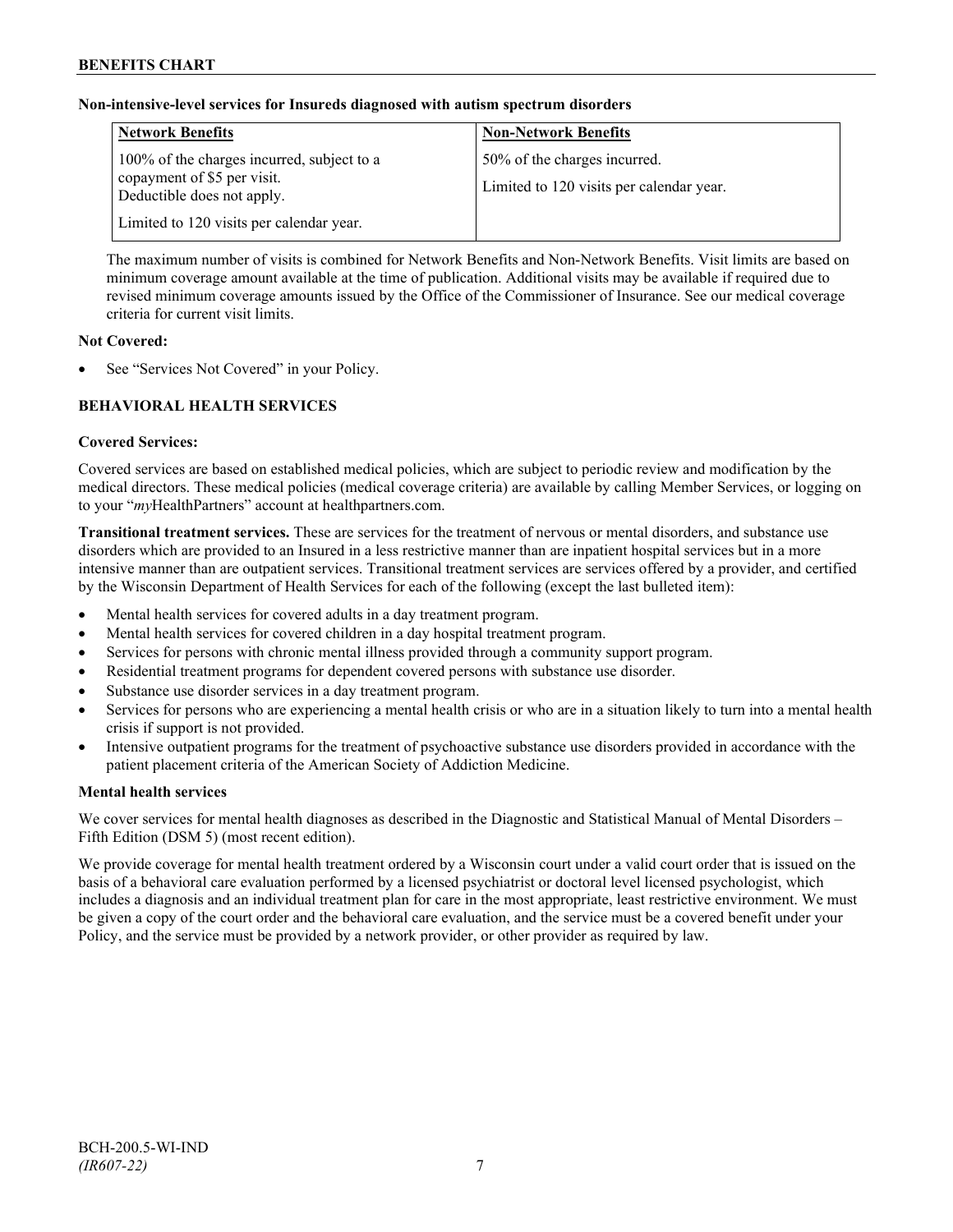**Outpatient services:** We cover medically necessary outpatient professional mental health services for evaluation, crisis intervention, and treatment of mental health disorders.

A comprehensive diagnostic assessment will be used as the basis for a determination by a mental health professional, concerning the appropriate treatment and the extent of services required.

Outpatient services we cover for a diagnosed mental health condition include the following:

- Individual, group, family and multi-family therapy;
- Medication management provided by a physician, certified nurse practitioner, or physician's assistant;
- Psychological testing services for the purposes of determining the differential diagnoses and treatment planning for patients currently receiving behavioral health services;
- Partial hospitalization services in a licensed hospital or community mental health center;
- Psychotherapy and nursing services provided in the home if authorized by us; and
- Treatment for gender dysphoria.

| <b>Network Benefits</b>                                                                                                               | <b>Non-Network Benefits</b>  |
|---------------------------------------------------------------------------------------------------------------------------------------|------------------------------|
| 100% of the charges incurred, subject to a<br>copayment of \$5 per visit.<br>Deductible does not apply.                               | 50% of the charges incurred. |
| For family therapy, only one copayment will be<br>charged, regardless of the number of Insureds primarily<br>involved in the therapy. |                              |

#### **Group therapy**

| <b>Network Benefits</b>                                                                                 | <b>Non-Network Benefits</b>   |
|---------------------------------------------------------------------------------------------------------|-------------------------------|
| 100% of the charges incurred, subject to a<br>copayment of \$5 per visit.<br>Deductible does not apply. | 150% of the charges incurred. |

#### **Inpatient services, including mental health residential treatment services:** We cover the following:

- Medically necessary inpatient services in a hospital or licensed residential treatment facility and professional services for treatment of mental health disorders. Medical stabilization is covered under inpatient hospital services in the "Hospital and Skilled Nursing Facility Services" section.
- Medically necessary mental health residential treatment service. This care must be authorized by us and provided by a hospital or residential behavioral health treatment facility licensed by the local state or Department of Health and Human Services. Services not covered under this benefit include halfway houses, group homes, extended care facilities, shelter services, correctional services, detention services, group residential services, foster care services and wilderness programs.

| Network Benefits             | Non-Network Benefits         |
|------------------------------|------------------------------|
| 95% of the charges incurred. | 50% of the charges incurred. |

**Transitional treatment services:** We cover transitional treatment services described above for treatment of mental and nervous disorders**.**

| <b>Network Benefits</b>                                                                                 | <b>Non-Network Benefits</b>  |
|---------------------------------------------------------------------------------------------------------|------------------------------|
| 100% of the charges incurred, subject to a<br>copayment of \$5 per visit.<br>Deductible does not apply. | 50% of the charges incurred. |

#### **Substance use disorder (SUD) treatment services**

We cover medically necessary services for assessments by a licensed alcohol and drug counselor and treatment of substance use disorders as defined in the latest edition of the DSM 5.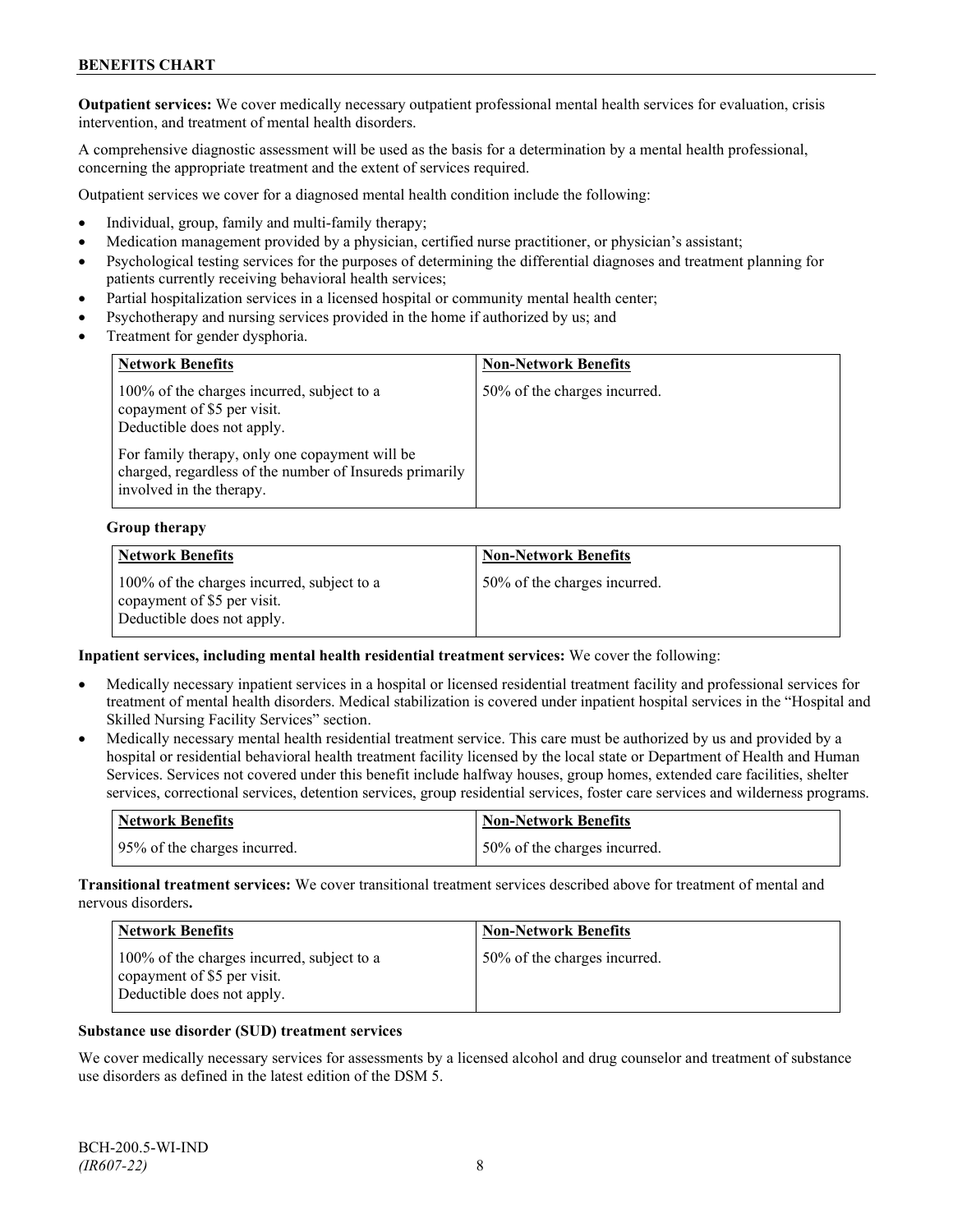**Outpatient services:** We cover medically necessary outpatient professional services for diagnosis and treatment of substance use disorders. Substance use disorder treatment services must be provided by a program licensed by the local Department of Health Services.

Outpatient services we cover for a diagnosed substance use disorder include the following:

- Individual, group, family, and multi-family therapy provided in an office setting; and
- Opiate replacement therapy including methadone and buprenorphine treatment.

| <b>Network Benefits</b>                                                                                 | <b>Non-Network Benefits</b>  |
|---------------------------------------------------------------------------------------------------------|------------------------------|
| 100% of the charges incurred, subject to a<br>copayment of \$5 per visit.<br>Deductible does not apply. | 50% of the charges incurred. |

**Inpatient services:** We cover the following:

- Medically necessary inpatient services in a hospital or a licensed residential primary treatment center.
- Services provided in a hospital that is licensed by the local state and accredited by Medicare; and
- Detoxification services in a hospital or community detoxification facility if it is licensed by the local Department of Health Services.

| Network Benefits             | <b>Non-Network Benefits</b>  |
|------------------------------|------------------------------|
| 95% of the charges incurred. | 50% of the charges incurred. |

**Transitional treatment services:** We cover transitional treatment services described above for treatment of substance use disorder.

| <b>Network Benefits</b>                                                                                 | <b>Non-Network Benefits</b>  |
|---------------------------------------------------------------------------------------------------------|------------------------------|
| 100% of the charges incurred, subject to a<br>copayment of \$5 per visit.<br>Deductible does not apply. | 50% of the charges incurred. |

**Out of area services for Wisconsin students:** If a dependent child is a student located in a school in Wisconsin, but outside of our service area, we cover mental health and substance use disorder services as required under Wisconsin Statute 609.655.

- The student may have a clinical assessment from a local, non-network mental health or substance use disorder treatment provider at the network benefit level when prior authorized by us.
- If outpatient services are recommended in the clinical assessment, five outpatient visits from a non-network provider will be covered at the network benefit level.
- Our Medical Director will determine the need for continuing treatment by the non-network provider; additional visits may be approved.
- Coverage for the outpatient services will not be provided if the recommended treatment would keep the student from attending school on a regular basis or if the student is no longer attending the school full-time.

This benefit is subject to the limitations shown in this "Behavioral Health Services" section.

| <b>Network Benefits</b>                                                                                 | <b>Non-Network Benefits</b>  |
|---------------------------------------------------------------------------------------------------------|------------------------------|
| 100% of the charges incurred, subject to a<br>copayment of \$5 per visit.<br>Deductible does not apply. | 50% of the charges incurred. |

A dependent child enrolled in a school outside of Wisconsin in not eligible for the benefit.

#### **Not Covered:**

See "Services Not Covered" in your Policy.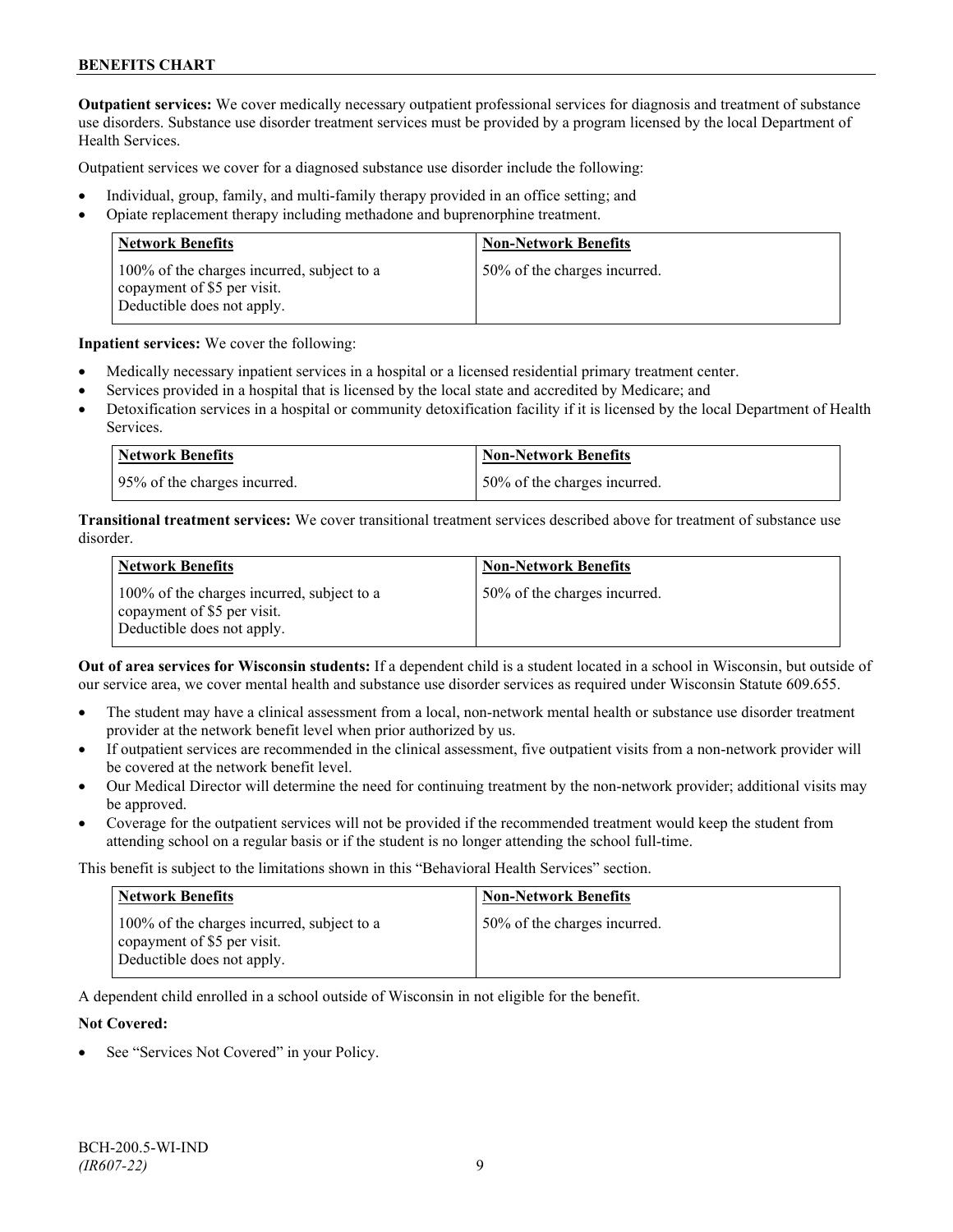## **CHIROPRACTIC SERVICES**

## **Covered Services:**

We cover chiropractic services for rehabilitative care. Chiropractic services are adjustments to any abnormal articulations of the human body, especially those of the spinal column, for the purpose of giving freedom of action to impinged nerves that may cause pain or deranged function.

Massage therapy which is performed in conjunction with other treatment/modalities by a chiropractor, is part of a prescribed treatment plan and is not billed separately is covered.

| <b>Network Benefits</b>                                                                                  | <b>Non-Network Benefits</b>  |
|----------------------------------------------------------------------------------------------------------|------------------------------|
| 100% of the charges incurred, subject to a<br>copayment of \$10 per visit.<br>Deductible does not apply. | 50% of the charges incurred. |

## **Not Covered:**

- Massage therapy for the purpose of comfort or convenience of the Insured.
- See "Services Not Covered" in your Policy.

## **CLINICAL TRIALS**

## **Covered Services:**

We cover certain routine services if you participate in a Phase I, Phase II, Phase III or Phase IV approved clinical trial that is conducted in relation to the prevention, detection, or treatment of cancer or other life-threatening disease or condition as defined in the Affordable Care Act. Approved clinical trials include (1) federally funded trials when the study or investigation is approved or funded by any of the federal agencies defined in the Public Health Services Act, section 2709 (d) (1) (A); (2) the study or investigation is conducted under an investigational new drug application reviewed by the Food and Drug Administration; and (3) the study or investigation is a drug trial that is exempt from having such an investigational new drug application. We cover routine patient costs for services that would be eligible under the Policy and this Benefits Chart if the service were provided outside of a clinical trial.

| <b>Network Benefits</b>                               | <b>Non-Network Benefits</b>                           |
|-------------------------------------------------------|-------------------------------------------------------|
| Coverage level is same as corresponding Network       | Coverage level is same as corresponding Non-Network   |
| Benefits, depending on type of service provided, such | Benefits, depending on type of service provided, such |
| as Office Visits for Illness or Injury, Inpatient or  | as Office Visits for Illness or Injury, Inpatient or  |
| Outpatient Hospital Services.                         | Outpatient Hospital Services.                         |

## **Not Covered:**

- The investigative or experimental item, device or service itself.
- Items or services that are provided solely to satisfy data collection and analysis needs and that are not used in the direct clinical management of the patient.
- A service that is clearly inconsistent with widely accepted and established standards of care for a particular diagnosis.
- See "Services Not Covered" in your Policy.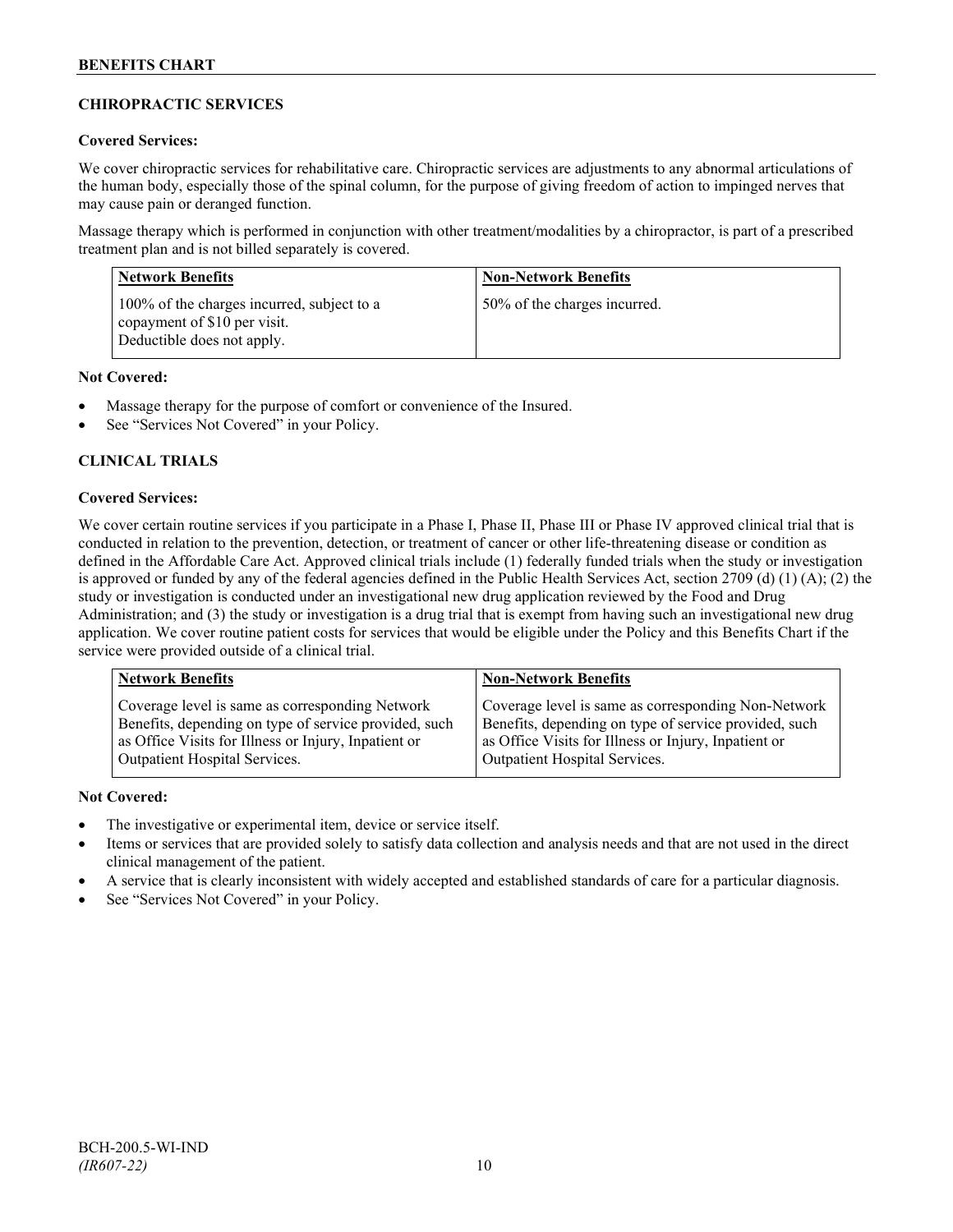## **DENTAL SERVICES**

## **Covered Services:**

We cover services as described below.

**Accidental dental services:** We cover services dentally necessary to treat and restore damage done to sound, natural, unrestored teeth as a result of an accidental injury. Coverage is for damage caused by external trauma to face and mouth only, not for cracked or broken teeth, which result from biting or chewing. We cover restorations, root canals, crowns and replacement of teeth lost that are directly related to the accident in which the Insured was involved. We cover initial exams, xrays and palliative treatment including extractions, and other oral surgical procedures directly related to the accident. Subsequent treatment must be initiated within the specified time-frame and must be directly related to the accident. We do not cover restoration and replacement of teeth that are not "sound and natural" at the time of the accident.

Subsequent treatment must be initiated within the specified time-frame and must be directly related to the accident. We do not cover restoration and replacement of teeth that are not "sound and natural" at the time of the accident.

Full mouth rehabilitation to correct occlusion (bite) and malocclusion (misaligned teeth not due to the accident) are not covered.

When an implant-supported dental prosthetic treatment is pursued, benefits are Limited to the amount that would be paid toward the placement of a removable dental prosthetic appliance that could be used in the absence of implant treatment.

| <b>Network Benefits</b>      | <b>Non-Network Benefits</b> |
|------------------------------|-----------------------------|
| 95% of the charges incurred. | No coverage.                |

For all accidental dental services, treatment and/or restoration must be initiated within six months of the date of the injury. Coverage is Limited to the initial course of treatment and/or initial restoration. Services must be provided within twentyfour months of the date of injury to be covered.

#### **Medical referral dental services**

**Medically necessary outpatient dental services:** We cover medically necessary outpatient dental services. Coverage is Limited to dental services required for treatment of an underlying medical condition, e.g., removal of teeth to complete radiation treatment for cancer of the jaw, cysts and lesions.

| Network Benefits             | <b>Non-Network Benefits</b>  |
|------------------------------|------------------------------|
| 95% of the charges incurred. | 50% of the charges incurred. |

**Medically necessary hospitalization and anesthesia for dental care:** We cover medically necessary hospitalization and anesthesia for dental care. This is Limited to charges incurred by an Insured who: (1) is a child under age 5; (2) is severely disabled; (3) has a medical condition, and requires hospitalization or general anesthesia for dental care treatment; or (4) is a child between ages 5 and 12 and care in dental offices has been attempted unsuccessfully and usual methods of behavior modification have not been successful, or when extensive amounts of restorative care, exceeding 4 appointments, are required.

Coverage is Limited to facility and anesthesia charges. Oral surgeon/dentist professional fees are not covered. The following are examples, though not all-inclusive, of medical conditions which may require hospitalization for dental services: severe asthma, severe airway obstruction or hemophilia. Hospitalization required due to the behavior of the Insured or due to the extent of the dental procedure is not covered.

| Network Benefits             | <b>Non-Network Benefits</b>  |
|------------------------------|------------------------------|
| 95% of the charges incurred. | 50% of the charges incurred. |

**Medical complications of dental care:** We cover medical complications of dental care. Treatment must be medically necessary care and related to medical complications of non-covered dental care, including complications of the head, neck, or substructures.

| Network Benefits             | Non-Network Benefits         |
|------------------------------|------------------------------|
| 95% of the charges incurred. | 50% of the charges incurred. |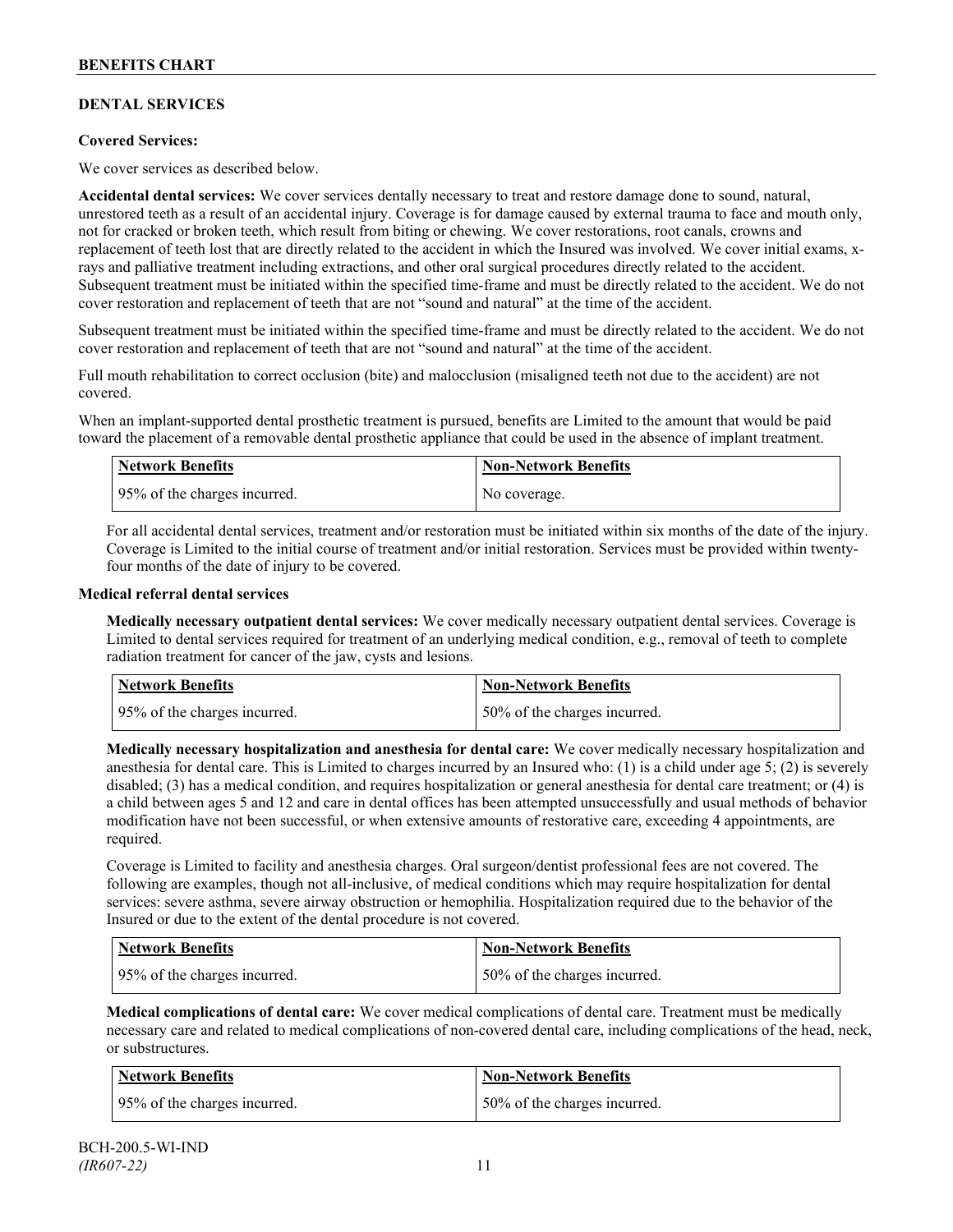**Oral surgery:** We cover oral surgery. Coverage is Limited to treatment of medical conditions requiring oral surgery, such as treatment of oral neoplasm, non-dental cysts, fracture of the jaw, trauma of the mouth and jaw, and any other oral surgery procedures provided as medically necessary dental services.

| <b>Network Benefits</b>      | <b>Non-Network Benefits</b>  |
|------------------------------|------------------------------|
| 95% of the charges incurred. | 50% of the charges incurred. |

**Treatment of cleft lip and cleft palate:** We cover treatment of cleft lip and cleft palate of a dependent child, including orthodontic treatment and oral surgery directly related to the cleft. Dental services which are not required for the treatment of cleft lip or cleft palate are not covered. If a dependent child covered under your Policy is also covered under a dental plan which includes orthodontic services, that dental plan shall be considered primary for the necessary orthodontic services. Oral appliances are subject to the same copayment, conditions and limitations as durable medical equipment.

| <b>Network Benefits</b>                               | <b>Non-Network Benefits</b>                           |
|-------------------------------------------------------|-------------------------------------------------------|
| Coverage level is same as corresponding Network       | Coverage level is same as corresponding Non-Network   |
| Benefits, depending on type of service provided, such | Benefits, depending on type of service provided, such |
| as Office Visits for Illness or Injury, Inpatient or  | as Office Visits for Illness or Injury, Inpatient or  |
| Outpatient Hospital Services.                         | Outpatient Hospital Services.                         |

**Treatment of temporomandibular disorder (TMD) and craniomandibular disorder (CMD):** We cover diagnostic procedures, surgical treatment and non-surgical treatment (including intraoral splint therapy devices) for temporomandibular disorder (TMD) and craniomandibular disorder (CMD), which is medically necessary care. Dental services which are not required to directly treat TMD or CMD are not covered.

| <b>Network Benefits</b>      | Non-Network Benefits         |
|------------------------------|------------------------------|
| 95% of the charges incurred. | 50% of the charges incurred. |

## **Not Covered:**

- Dental treatment, procedures or services not listed in this Benefits Chart.
- Accident-related dental services if treatment is: (1) provided to teeth which are not sound and natural; (2) to teeth which have been restored; (3) initiated beyond six months from the date of the injury; (4) received beyond the initial treatment or restoration; or (5) received beyond twenty-four months from the date of injury.
- Accident-related dental services by a Non-Network provider.
- Oral surgery to remove wisdom teeth.
- Orthognathic treatment or procedures and all related services.
- See "Services Not Covered" in your Policy.

## **DIABETIC EQUIPMENT AND SUPPLIES**

## **Covered Services:**

We cover physician prescribed medically appropriate and necessary drugs and supplies used in the management and treatment of diabetes for members with gestational, Type I or Type II diabetes including durable diabetic equipment and disposable supplies, as described below.

Certain items are only covered if your condition meets our coverage criteria and obtained through an authorized vendor. For more information on what we cover and any prior authorization requirements, call Member Services or log on to your "*my*HealthPartners" account at [healthpartners.com.](http://www.healthpartners.com/)

Insulin and medications for diabetes are covered as outpatient drugs under the "Prescription Drug Services" section.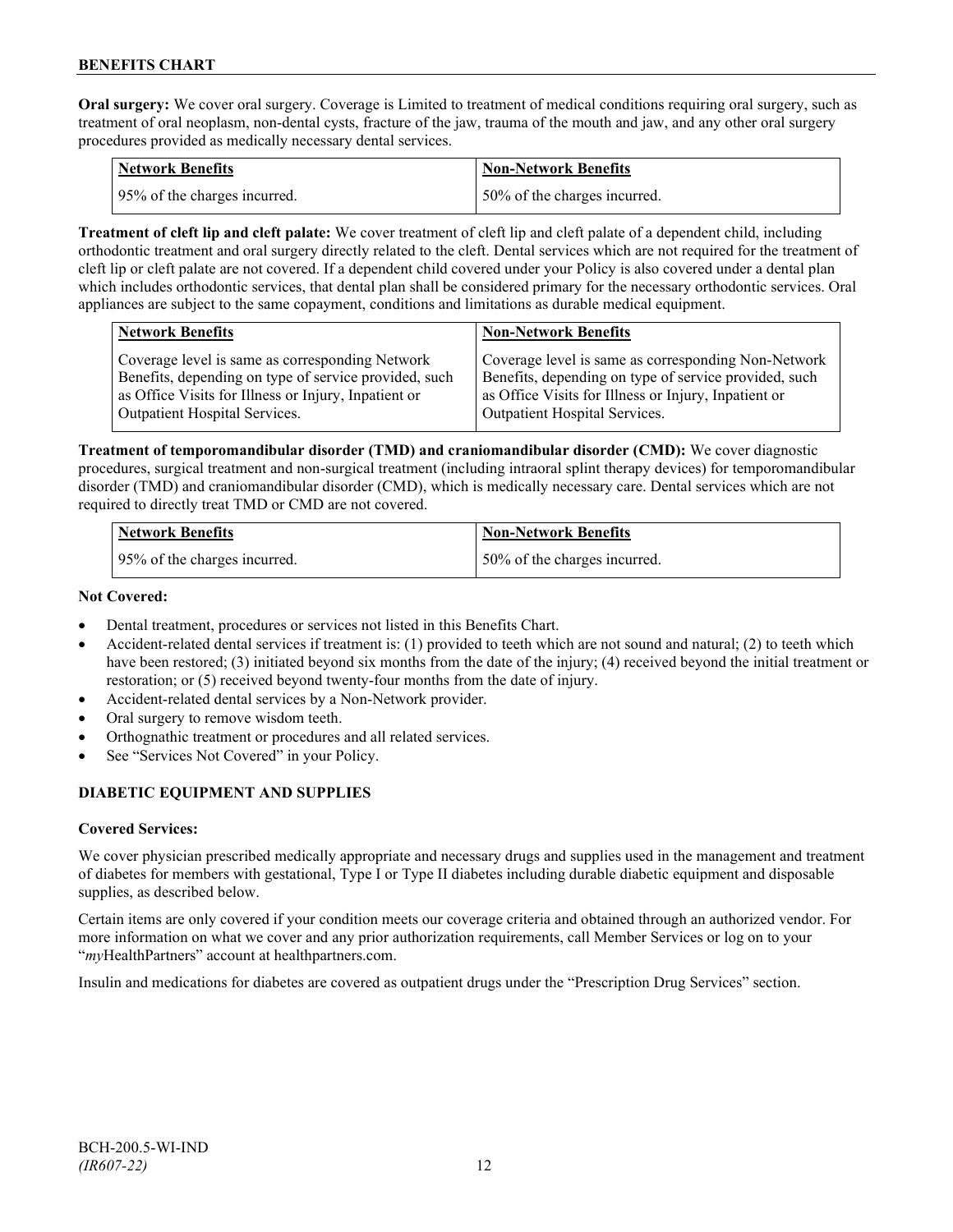**Pumps and pump supplies.** These include diabetic insulin pumps, diabetic infusion pumps and infusion pump supplies such as infusion sets, tubing, connectors and syringe reservoirs.

| <b>Network Benefits</b>      | <b>Non-Network Benefits</b>  |
|------------------------------|------------------------------|
| 95% of the charges incurred. | 50% of the charges incurred. |

#### **All other durable equipment and diabetic supplies**

Durable Diabetic Equipment and Supplies. These include continuous glucose monitoring system (CGMS), transmitter, sensors and receivers, diabetic blood glucose monitors and control/calibrating solutions (for checking accuracy or testing equipment and test strips).

Disposable Diabetic Supplies. These are one-time use supplies, including syringes, lancets, lancet devices, blood and urine ketone test strips, and needles.

Certain diabetic supplies and equipment must be purchased at a pharmacy.

| <b>Network Benefits</b>      | <b>Non-Network Benefits</b>  |
|------------------------------|------------------------------|
| 95% of the charges incurred. | 50% of the charges incurred. |

#### **Limitations:**

- No more than a 90-day supply of diabetic supplies are covered and dispensed at a time.
- We require that certain diabetic supplies and equipment be purchased at a pharmacy.
- Diabetic supplies and equipment are limited to certain models and brands.
- Durable medical equipment and supplies must be obtained from or repaired by approved vendors.
- Covered services and supplies are based on established medical policies, which are subject to periodic review and modification by the medical or dental directors. Our medical policy for diabetic supplies includes information on our required models and brands. These medical policies (medical coverage criteria) are available by calling Member Services, or logging on to your "*my*HealthPartners" account at healthpartners.com.

## **Not Covered:**

- Replacement or repair of any covered items, if the items are (i) damaged or destroyed by misuse, abuse or carelessness, (ii) lost; or (iii) stolen.
- Duplicate or similar items.
- Labor and related charges for repair of any covered items which are more than the cost of replacement by an approved vendor.
- Batteries for monitors and equipment.
- Sales tax, mailing, delivery charges, service call charges.
- See "Services Not Covered" in your Policy.

## **DIAGNOSTIC IMAGING SERVICES**

## **Covered Services:**

We cover diagnostic imaging, when ordered by a provider and provided in a clinic or outpatient hospital facility.

We cover services provided in a clinic or outpatient hospital facility. To see the benefit level for inpatient hospital or skilled nursing facility services, see benefits under Inpatient Hospital and Skilled Nursing Facility Services.

#### **Outpatient magnetic resonance imaging (MRI) and computed tomography (CT)**

| Network Benefits             | <b>Non-Network Benefits</b>  |
|------------------------------|------------------------------|
| 95% of the charges incurred. | 50% of the charges incurred. |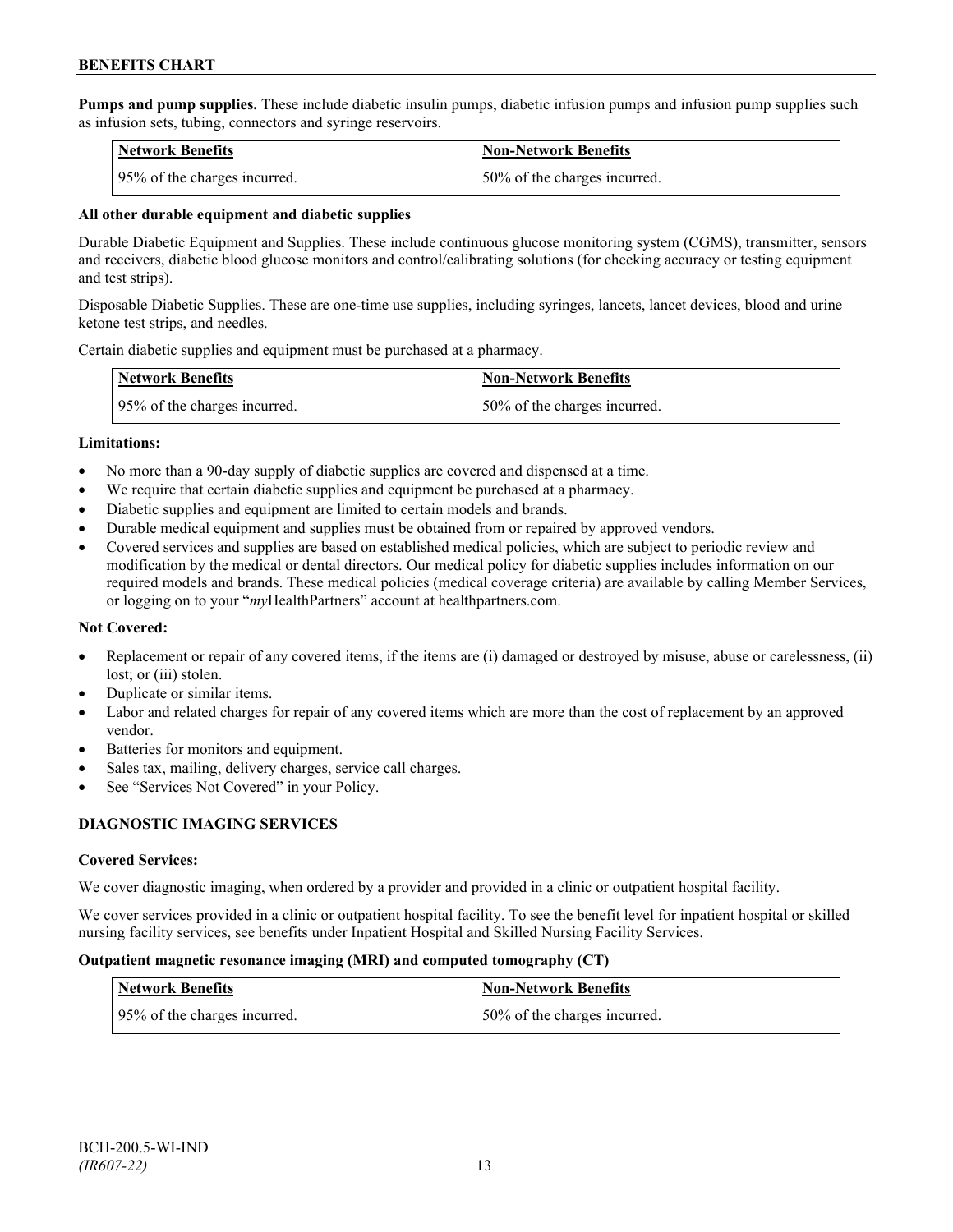#### **All other outpatient diagnostic imaging services**

#### **Services for illness or injury**

| <b>Network Benefits</b>      | Non-Network Benefits          |
|------------------------------|-------------------------------|
| 95% of the charges incurred. | 150% of the charges incurred. |

#### **Preventive services (MRI/CT procedures are not considered preventive)**

Diagnostic imaging services associated with preventive services are covered at the benefit level shown in the "Preventive Services" section of this Benefits Chart.

#### **Not Covered:**

See "Services Not Covered" in your Policy.

## **DURABLE MEDICAL EQUIPMENT, PROSTHETICS, ORTHOTICS AND SUPPLIES**

#### **Covered Services:**

We cover equipment and services, as described below.

We cover durable medical equipment and services, prosthetics, orthotics, and supplies, subject to the limitations below, including certain disposable supplies, and enteral feedings.

We cover external hearing aids, cochlear implants, and related treatment prescribed by a physician or by a licensed audiologist for Insureds under 18 years of age who have hearing loss.

We also cover basic hearing aids for Insureds age 18 or older for the correction of a hearing impairment.

Osseointegrated or bone-anchored hearing aids are only covered for Insureds who have hearing loss that is not correctable by any other procedure.

Hearing aids are Limited to one basic, standard hearing aid for each ear every three years.

A basic hearing aid is defined as a hearing device that consists of a microphone, amplifier, volume control, battery and receiver. It does not include upgrades above and beyond the functionality of a basic hearing aid, including, but not Limited to, hearing improvements for group settings, background noise, Bluetooth/remote control functionality, or extended warranties. Charges for upgrades above the cost of a basic, standard hearing aid are not covered.

Diabetic equipment and supplies are covered under the "Diabetic Equipment and Supplies" section.

| Network Benefits             | Non-Network Benefits         |
|------------------------------|------------------------------|
| 95% of the charges incurred. | 50% of the charges incurred. |

#### **Special dietary treatment for phenylketonuria (PKU) if it meets our medical coverage criteria**

| <b>Network Benefits</b>      | <b>Non-Network Benefits</b>  |
|------------------------------|------------------------------|
| 95% of the charges incurred. | 50% of the charges incurred. |

#### **Oral amino acid based elemental formula if it meets our medical coverage criteria**

| <b>Network Benefits</b>      | <b>Non-Network Benefits</b>  |
|------------------------------|------------------------------|
| 95% of the charges incurred. | 50% of the charges incurred. |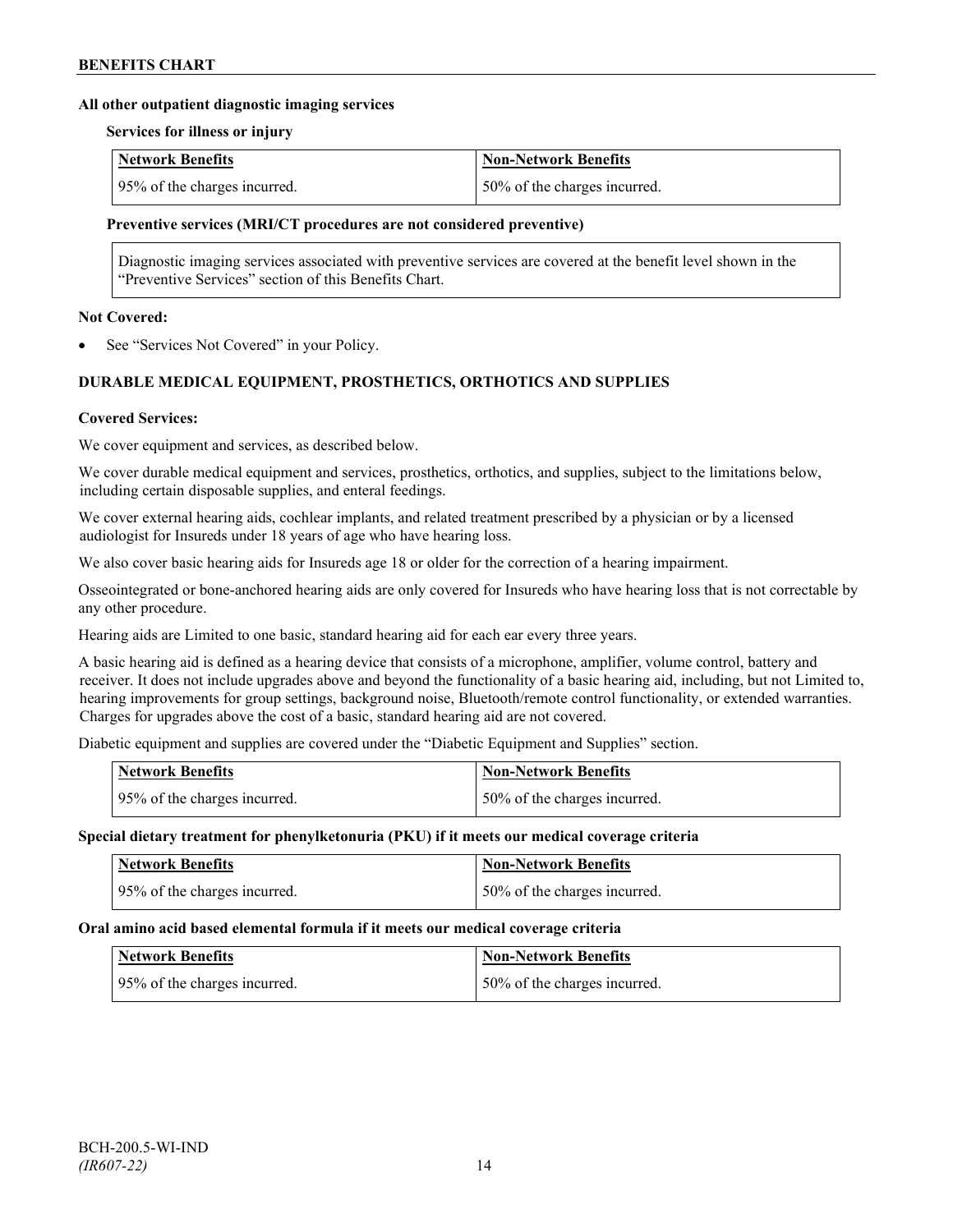## **Limitations:**

Coverage of durable medical equipment is Limited by the following.

- Payment will not exceed the cost of an alternate piece of equipment or service that is effective and medically necessary.
- For prosthetic benefits, other than oral appliances for cleft lip and cleft palate, payment will not exceed the cost of an alternate piece of equipment or service that is effective, medically necessary and enables Insureds to conduct standard activities of daily living.
- We reserve the right to determine if an item will be approved for rental vs. purchase.
- We require that certain diabetic supplies and equipment be purchased at a pharmacy.
- Covered services and supplies are based on established medical policies which are subject to periodic review and modification by the medical directors. Our medical policy for diabetic supplies includes information on our required models and brands. These medical policies (medical coverage criteria) are available by calling Member Services, or logging on to your "*my*HealthPartners" account at [healthpartners.com.](http://www.healthpartners.com/)

## **Not Covered:**

Items which are not eligible for coverage include, but are not Limited to:

- Replacement or repair of any covered items, if the items are (i) damaged or destroyed by misuse, abuse or carelessness, (ii) lost; or (iii) stolen.
- Duplicate or similar items.
- Labor and related charges for repair of any covered items which are more than the cost of replacement by an approved vendor.
- Sales tax, mailing, delivery charges, service call charges.
- Items which are primarily educational in nature or for hygiene, vocation, comfort, convenience or recreation.
- Communication aids or devices: equipment to create, replace or augment communication abilities including, but not Limited to, speech processors, receivers, communication boards, or computer or electronic assisted communication.
- Implantable and osseointegrated or bone-anchored hearing aids and their fitting, except as specifically described in this Benefits Chart. This exclusion does not apply to cochlear implants.
- Eyeglasses, contact lenses and their fitting, measurement and adjustment, except as specifically described in this Benefits Chart.
- Hair prostheses (wigs).
- Household equipment which primarily has customary uses other than medical, such as, but not Limited to, exercise cycles, air purifiers, central or unit air conditioners, water purifiers, non-allergenic pillows, mattresses or waterbeds.
- Household fixtures including, but not Limited to, escalators or elevators, ramps, swimming pools and saunas.
- Modifications to the structure of the home including, but not Limited to, wiring, plumbing or charges for installation of equipment.
- Vehicle, car or van modifications including, but not Limited to, hand brakes, hydraulic lifts and car carrier.
- Rental equipment while owned equipment is being repaired by non-contracted vendors, beyond one month rental of medically necessary equipment.
- Other equipment and supplies, including, but not Limited to assistive devices, that we determine are not eligible for coverage.
- See "Services Not Covered" in your Policy.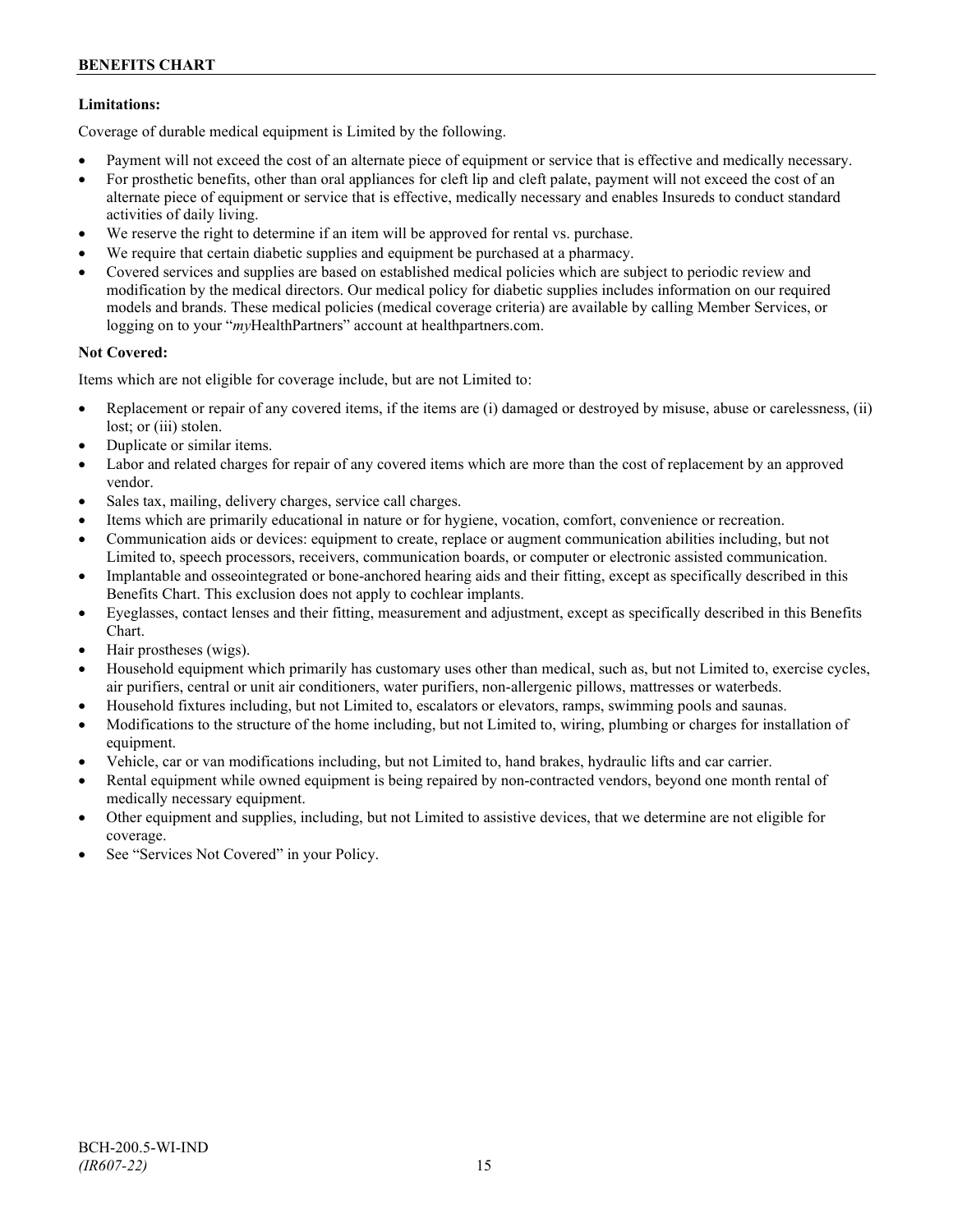## **EMERGENCY AND URGENTLY NEEDED CARE SERVICES**

#### **Covered Services:**

We cover services for emergency care and urgently needed care if the services are otherwise eligible for coverage under your Policy.

**Urgently needed care.** These are services to treat an unforeseen illness or injury that:

- are required in order to prevent a serious deterioration in your health, and
- cannot be delayed until the next available clinic or office hours.

| <b>Network Benefits</b>                                                                                  | <b>Non-Network Benefits</b>  |
|----------------------------------------------------------------------------------------------------------|------------------------------|
| 100% of the charges incurred, subject to a<br>copayment of \$10 per visit.<br>Deductible does not apply. | 50% of the charges incurred. |

**Emergency care.** These are services to treat:

- the sudden, unexpected onset of illness or injury which, if left untreated or unattended until the next available clinic or office hours, would result in hospitalization, or
- a condition requiring professional health services immediately necessary to preserve life or stabilize health.

Emergency care includes emergency services as defined in Division BB, Title I, Section 102 of the Consolidated Appropriations Act of 2021.

When reviewing claims for coverage of emergency services, our medical director will take into consideration a reasonable layperson's belief that the circumstances required immediate medical care that could not wait until the next working day or next available clinic appointment.

#### **Emergency care in a hospital emergency room, including professional services of a physician**

| Network Benefits             | <b>Non-Network Benefits</b> |
|------------------------------|-----------------------------|
| 95% of the charges incurred. | See Network Benefits.       |

## **Inpatient emergency care in a hospital**

| <b>Network Benefits</b>      | <b>Non-Network Benefits</b> |
|------------------------------|-----------------------------|
| 95% of the charges incurred. | See Network Benefits.       |

#### **Not Covered:**

See "Services Not Covered" in your Policy.

## **GENE THERAPY**

#### **Covered Services:**

We cover gene therapy treatment that meets our current medical coverage criteria.

| <b>Network Benefits</b>                                                                                                                                                                                 | <b>Non-Network Benefits</b> |
|---------------------------------------------------------------------------------------------------------------------------------------------------------------------------------------------------------|-----------------------------|
| Coverage level is same as corresponding Network<br>Benefit, depending on type of service provided, such as<br>Office Visits for Illness or Injury, Inpatient or<br><b>Outpatient Hospital Services.</b> | No coverage.                |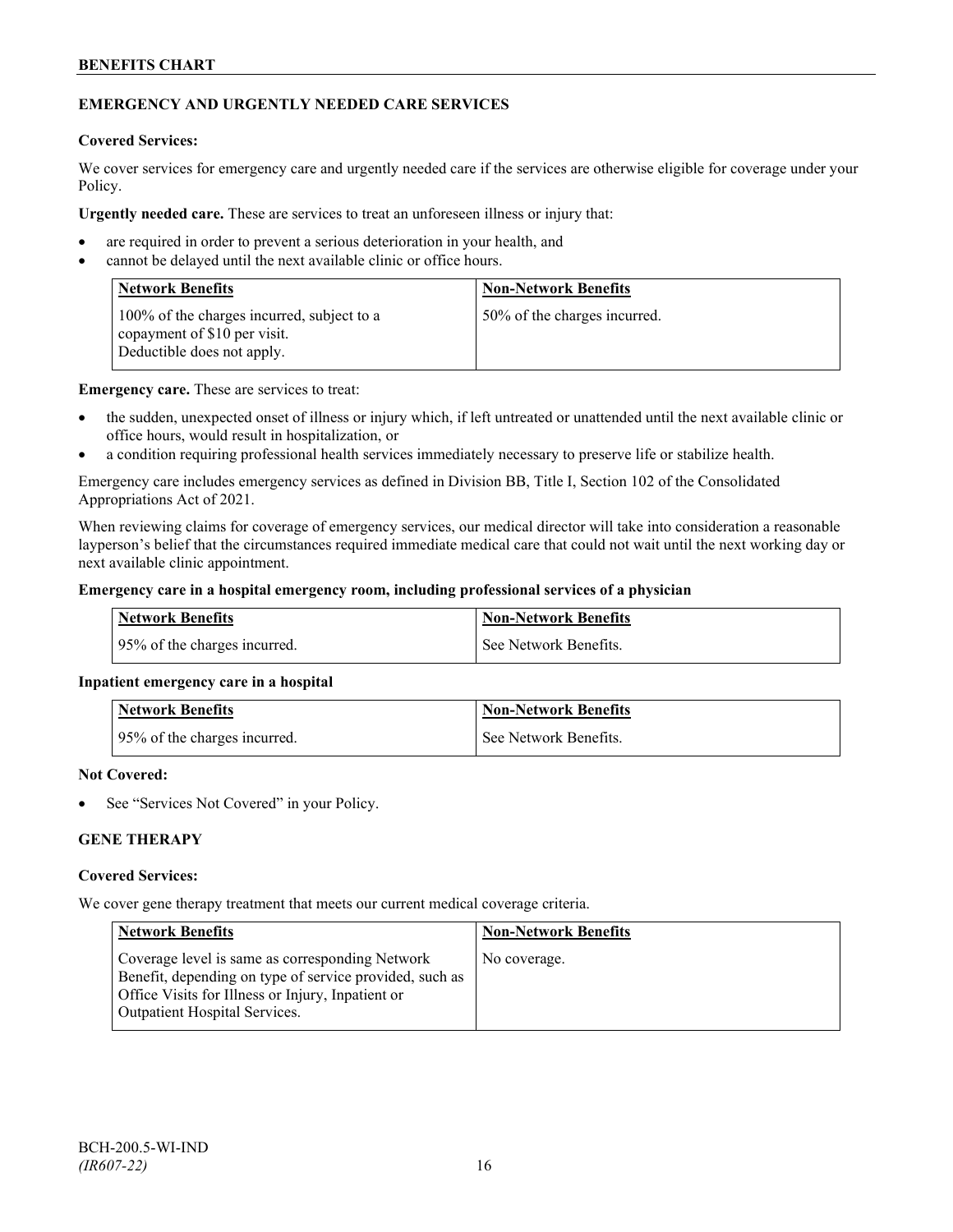## **Limitations:**

- Gene therapy must be provided by a designated provider.
- Specific types of gene therapy are Limited to therapies and conditions specified in our medical coverage criteria.

## **Not Covered:**

See "Services Not Covered" in your Policy.

## **HEALTH EDUCATION**

#### **Covered Services:**

We cover education for preventive services and education for the management of chronic health problems (such as diabetes).

| <b>Network Benefits</b>                                     | <b>Non-Network Benefits</b>  |
|-------------------------------------------------------------|------------------------------|
| 100% of the charges incurred.<br>Deductible does not apply. | 50% of the charges incurred. |

#### **Not Covered:**

See "Services Not Covered" in your Policy.

## **HOME-BASED COMPREHENSIVE HEALTH RISK ASSESSMENT**

#### **Covered Services:**

If you meet our criteria for coverage, you may qualify for our home-based comprehensive health risk assessment program. The program covers a health assessment with a designated nurse practitioner.

| <b>Network Benefits</b>                                     | <b>Non-Network Benefits</b> |
|-------------------------------------------------------------|-----------------------------|
| 100% of the charges incurred.<br>Deductible does not apply. | No coverage.                |

#### **Not Covered:**

See "Services Not Covered" in your Policy.

## **HOME HEALTH SERVICES**

#### **Covered Services:**

We cover skilled nursing services, physical therapy, occupational therapy, speech therapy, respiratory therapy and other therapeutic services, non-routine prenatal and routine postnatal well child visits (as described in our medical coverage criteria), phototherapy services for newborns, home health aide services and other eligible home health services when provided in your home, if you are homebound (i.e., unable to leave home without considerable effort due to a medical condition). Lack of transportation does not constitute homebound status. For phototherapy services for newborns and high risk prenatal services, supplies and equipment are included.

We cover total parenteral nutrition/intravenous ("TPN/IV") therapy, equipment, supplies and drugs in connection with IV therapy. IV line care kits are covered under Durable Medical Equipment.

We cover palliative care benefits. Palliative care includes symptom management, education and establishing goals of care. We waive the requirement that you be homebound for a Limited number of home visits for palliative care (as shown in this Benefits Chart), if you have a life-threatening, non-curable condition which has a prognosis of survival of two years or less. Additional palliative care visits are eligible under the home health services benefit if you are homebound and meet all other requirements defined in this section.

You do not need to be homebound to receive total parenteral nutrition/intravenous ("TPN/IV") therapy.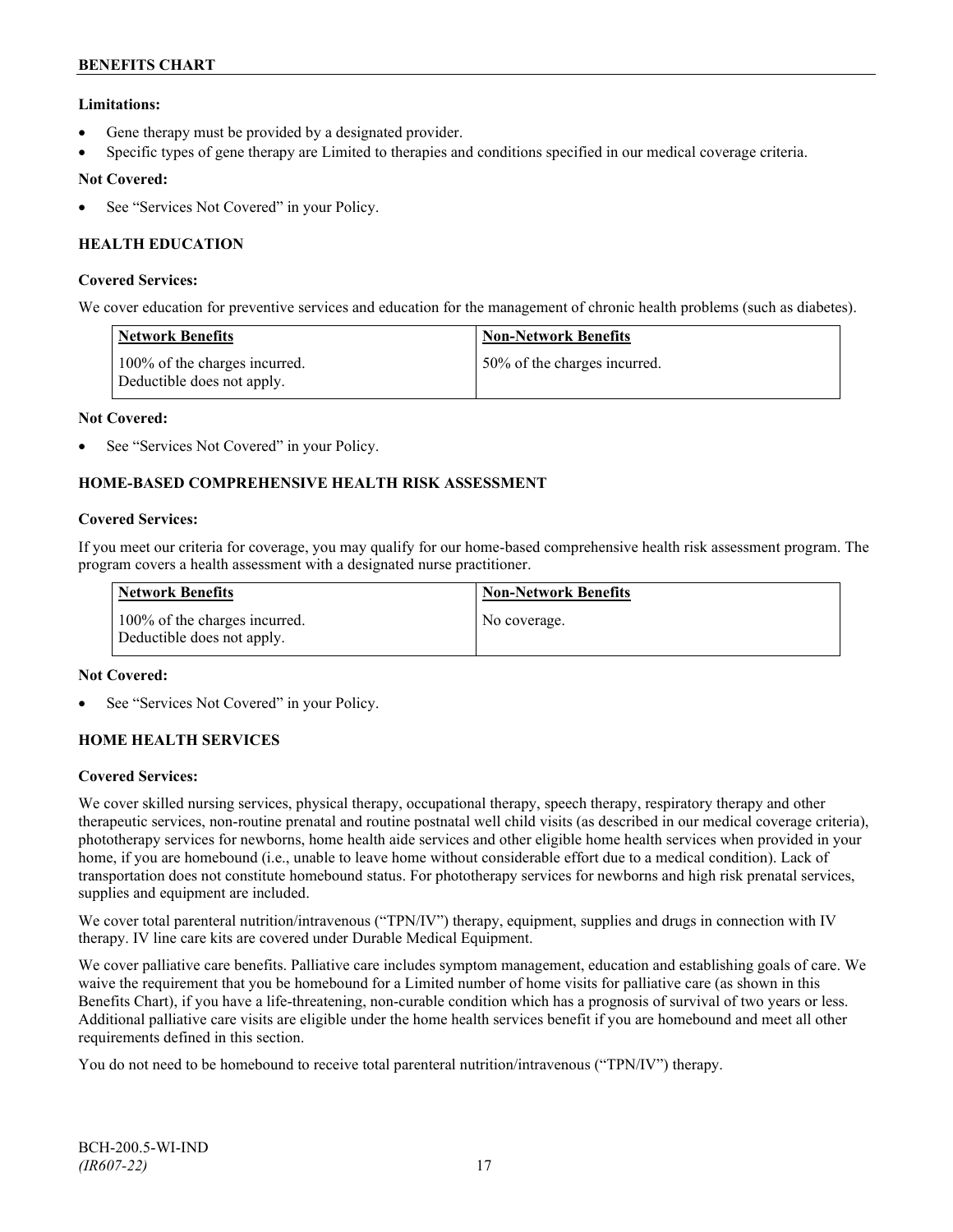Home health services are eligible and covered only when:

- medically necessary; and
- provided as rehabilitative care, terminal care or maternity care; and
- ordered by a physician, and included in the written home care plan.

#### **Physical therapy, occupational therapy, speech therapy, respiratory therapy, home health aide services and palliative care**

#### **Primary Care Providers**

| <b>Network Benefits</b>                                                                                 | <b>Non-Network Benefits</b> |
|---------------------------------------------------------------------------------------------------------|-----------------------------|
| 100% of the charges incurred, subject to a<br>copayment of \$5 per visit.<br>Deductible does not apply. | No coverage.                |

#### **Specialty Care Providers**

| <b>Network Benefits</b>                                                                                  | <b>Non-Network Benefits</b> |
|----------------------------------------------------------------------------------------------------------|-----------------------------|
| 100% of the charges incurred, subject to a<br>copayment of \$10 per visit.<br>Deductible does not apply. | No coverage.                |

If more than one home health visit occurs in a day, a separate copayment applies to each. For example, if an occupational therapist and a physical therapist visit a member in the same day, a separate copayment will be charged for each visit.

#### **TPN/IV therapy, skilled nursing services, non-routine prenatal/postnatal services and phototherapy**

| Network Benefits                                            | <b>Non-Network Benefits</b> |
|-------------------------------------------------------------|-----------------------------|
| 100% of the charges incurred.<br>Deductible does not apply. | No coverage.                |

Each 24-hour visit (or shifts up to 24-hour visits) equals one visit and counts toward the Maximum visits for all other services shown below. Any visit that lasts less than 24 hours regardless of the length of the visit, will count as one visit toward the Maximum visits for all other services shown below. All visits must be medically necessary and benefit eligible.

#### **Routine postnatal well child visits**

| Network Benefits                                            | <b>Non-Network Benefits</b>  |
|-------------------------------------------------------------|------------------------------|
| 100% of the charges incurred.<br>Deductible does not apply. | 50% of the charges incurred. |

#### **Maximum visits for palliative care:**

If you are eligible to receive palliative care in the home and you are not homebound, there is a maximum of 12 visits per calendar year.

#### **Maximum visits for all services other than palliative care:**

| Network Benefits             | <b>Non-Network Benefits</b> |
|------------------------------|-----------------------------|
| 60 visits per calendar year. | No coverage.                |

The routine postnatal well child visits do not count toward the visit limit.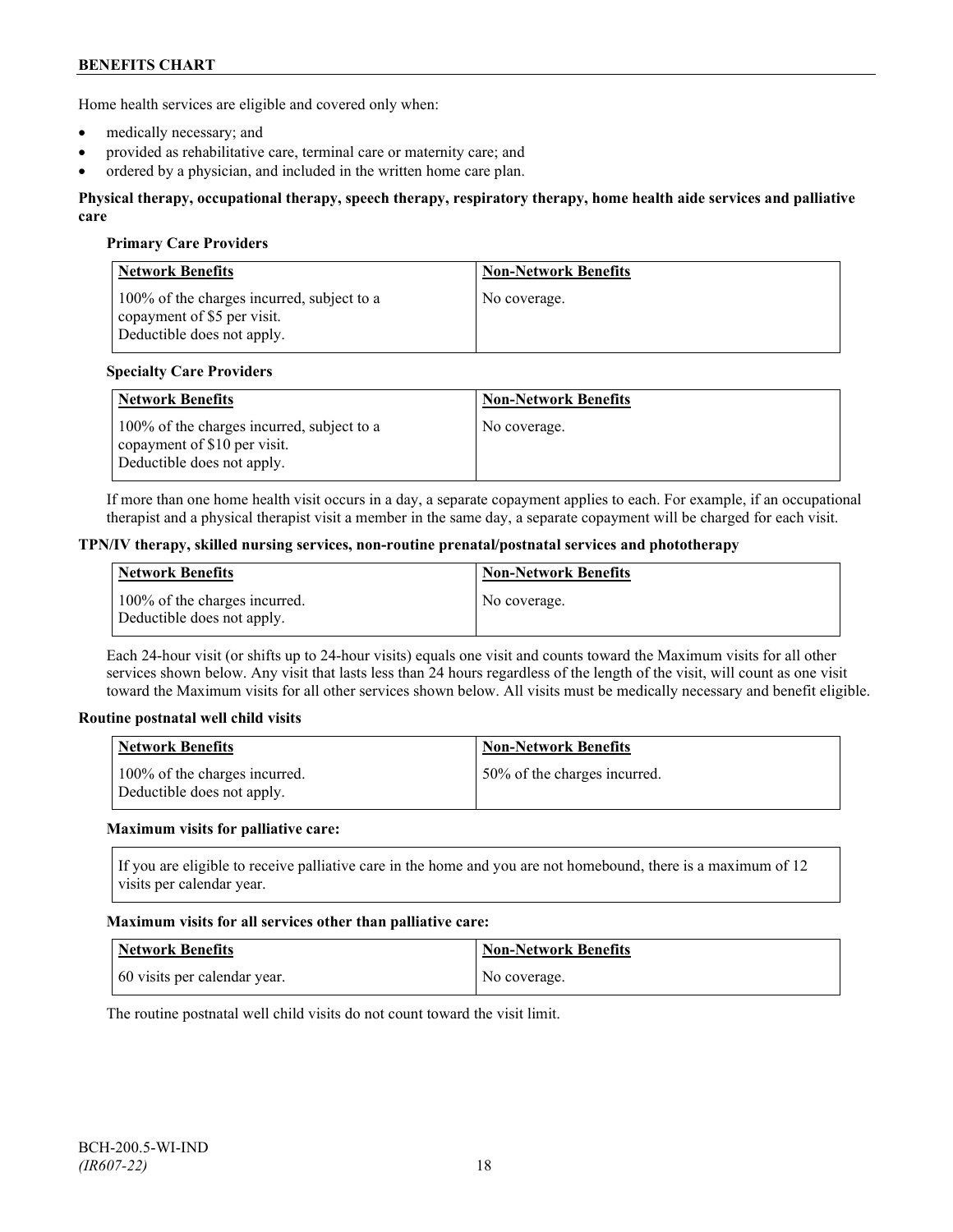## **Limitations:**

- Home health services are not provided as a substitute for a primary caregiver in the home or as relief (respite) for a primary caregiver in the home. We will not reimburse family members or residents in your home for the above services.
- A service shall not be considered a skilled nursing service merely because it is performed by, or under the direct supervision of, a licensed nurse. Where a service (such as tracheotomy suctioning or ventilator monitoring) or like services, can be safely and effectively performed by a non-medical person (or self-administered), without the direct supervision of, a licensed nurse, the service shall not be regarded as a skilled nursing service, whether or not a skilled nurse actually provides the service. The unavailability of a competent person to provide a non-skilled service shall not make it a skilled service when a skilled nurse provides it. Only the skilled nursing component of so-called "blended" services (i.e. services which include skilled and non-skilled components) are covered under this Benefits Chart.

## **Not Covered:**

- Home Health Services by a Non-Network provider.
- Financial or legal counseling services.
- Housekeeping or meal services in your home.
- Private duty nursing services.
- Services provided by a family member or enrollee, or a resident in the enrollee's home.
- Vocational rehabilitation and recreational or educational therapy. Recreation therapy is therapy provided solely for the purpose of recreation, including, but not Limited to: (a) requests for physical therapy or occupational therapy to improve athletic ability, and (b) braces or guards to prevent sports injuries.
- See "Services Not Covered" in your Policy.

## **HOME HOSPICE SERVICES**

## **Applicable Definitions:**

**Part-time.** This is up to two hours of service per day, more than two hours is considered continuous care.

**Continuous Care.** This is from two to twelve hours of service per day provided by a registered nurse, licensed practical nurse, or home health aide, during a period of crisis in order to maintain a terminally ill patient at home.

**Appropriate Facility.** This is a nursing home, hospice residence, or other inpatient facility.

**Custodial Care Related to Hospice Services.** This means providing assistance in the activities of daily living and the care needed by a terminally ill patient which can be provided by primary caregiver (i.e., family member or friend) who is responsible for the patient's home care.

## **Covered Services:**

**Home hospice program:** We cover the services described below if you are terminally ill and accepted as a home hospice program participant. You must meet the eligibility requirements of the program, and elect to receive services through the home hospice program. The services will be provided in your home, with inpatient care available when medically necessary as described below. If you elect to receive hospice services, you do so in lieu of curative treatment for your terminal illness for the period you are enrolled in the home hospice program.

**Eligibility:** In order to be eligible to be enrolled in the home hospice program, you must: (1) be a terminally ill patient (prognosis of six months or less); (2) have chosen a palliative treatment focus (i.e., emphasizing comfort and supportive services rather than treatment attempting to cure the disease or condition); and (3) continue to meet the terminally ill prognosis as reviewed by our medical director or his or her designee over the course of care. You may withdraw from the home hospice program at any time.

**Eligible services:** Hospice services include the following services provided in accordance with an approved hospice treatment plan:

- Home Health Services:
	- o Part-time care provided in your home by an interdisciplinary hospice team (which may include a physician, nurse, social worker, and spiritual counselor) and medically necessary home health services are covered.
	- o One or more periods of continuous care in your home or in a setting which provides day care for pain or symptom management, when medically necessary, will be covered.
- Inpatient Services: We cover medically necessary inpatient services.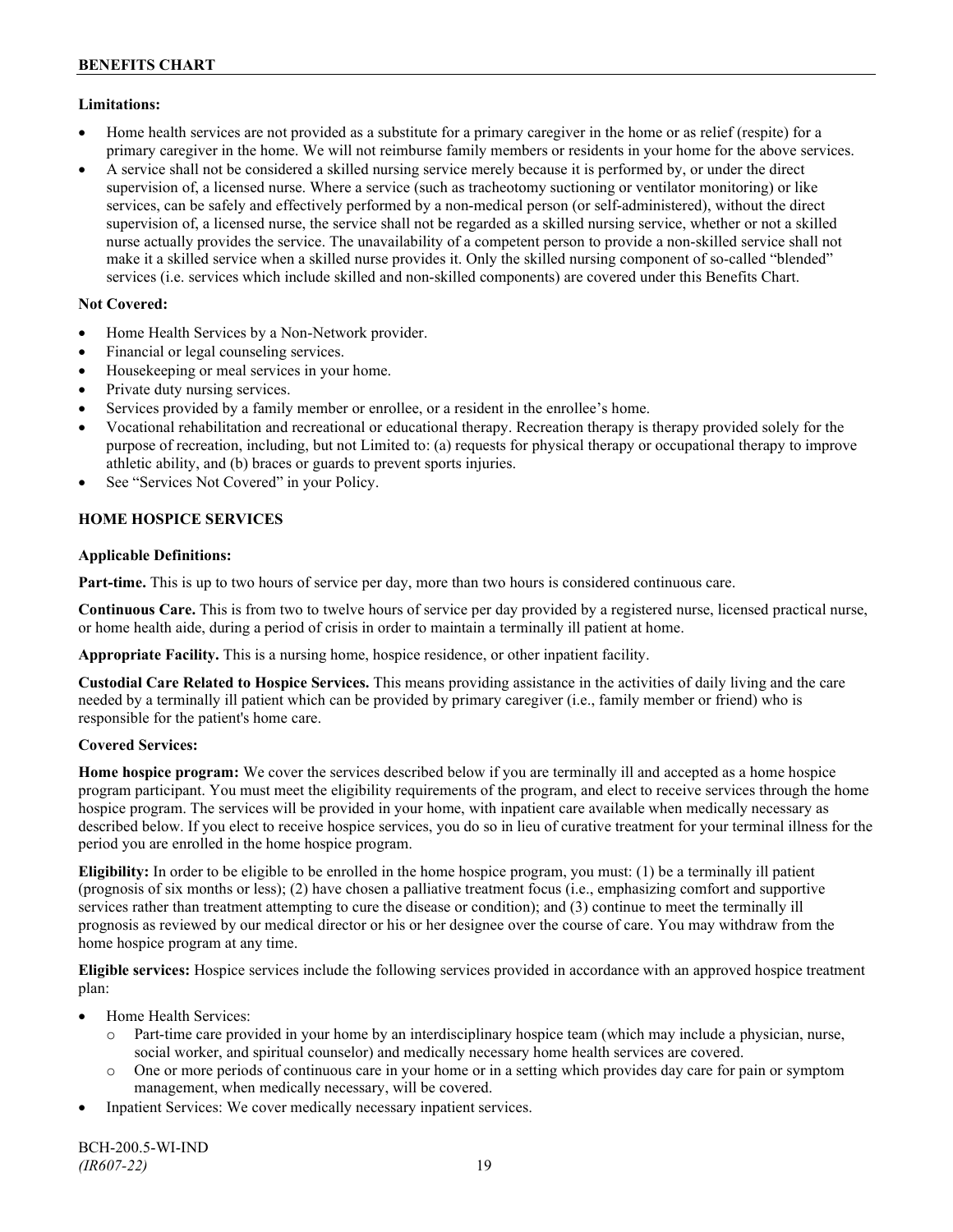- Other Services:
	- o Respite care is covered for care in your home or in an appropriate facility, to give your primary caregivers (i.e., family members or friends) rest and/or relief when necessary in order to maintain a terminally ill patient at home*.*
	- o Medically necessary medications for pain and symptom management.
	- o Semi-electric hospital beds and other durable medical equipment are covered.
	- o Emergency and non-emergency care is covered.

| Network Benefits             | <b>Non-Network Benefits</b> |
|------------------------------|-----------------------------|
| 95% of the charges incurred. | No coverage.                |

Respite care is Limited to 5 days per episode, and respite care and continuous care combined are Limited to 30 days.

## **Not Covered:**

- Home Hospice Services by a Non-Network provider.
- Financial or legal counseling services.
- Housekeeping or meal services in your home.
- Custodial or maintenance care related to hospice services, whether provided in the home or in a nursing home.
- Any service not specifically described as covered services under this home hospice services benefits.
- Any services provided by members of your family or residents in your home.
- See "Services Not Covered" in your Policy.

## **HOSPITAL AND SKILLED NURSING FACILITY SERVICES**

## **Covered Services:**

We cover services as described below.

## **Medical or surgical hospital services**

**Inpatient hospital services:** We cover the following medical or surgical services, for the treatment of acute illness or injury, which require the level of care only provided in an acute care facility. These services must be authorized by a physician.

Inpatient hospital services include: room and board; the use of operating or maternity delivery rooms; intensive care facilities; newborn nursery facilities; general nursing care, anesthesia, laboratory and diagnostic imaging services, radiation therapy, physical therapy, prescription drugs or other medications administered during treatment, blood and blood products (unless replaced), and blood derivatives, and other diagnostic or treatment related hospital services; physician and other professional medical and surgical services provided while in the hospital, including gender confirmation surgery that meets medical coverage criteria.

We cover, following a vaginal delivery, a minimum of 48 hours of inpatient care for the mother and newborn child. We cover, following a caesarean section delivery, a minimum of 96 hours of inpatient care for the mother and newborn child.

Health insurance issuers generally may not, under Federal law, restrict benefits for any hospital length of stay in connection with childbirth for the mother of newborn child to less than 48 hours following a vaginal delivery, or less than 96 hours following a caesarean section. However, Federal law generally does not prohibit the mother's or newborn's attending provider, after consulting with the mother, from discharging the mother or her newborn earlier than 48 hours (or 96 hours as applicable). In any case plans and issuers may not, under Federal law, require that a provider obtain authorization from the plan or the insurance issuer for prescribing a length of stay not in excess of 48 hours (or 96 hours).

| Network Benefits             | <b>Non-Network Benefits</b>  |
|------------------------------|------------------------------|
| 95% of the charges incurred. | 50% of the charges incurred. |

Each Insured's admission or confinement, including that of a newborn child, is separate and distinct from the admission or confinement of any other Insured.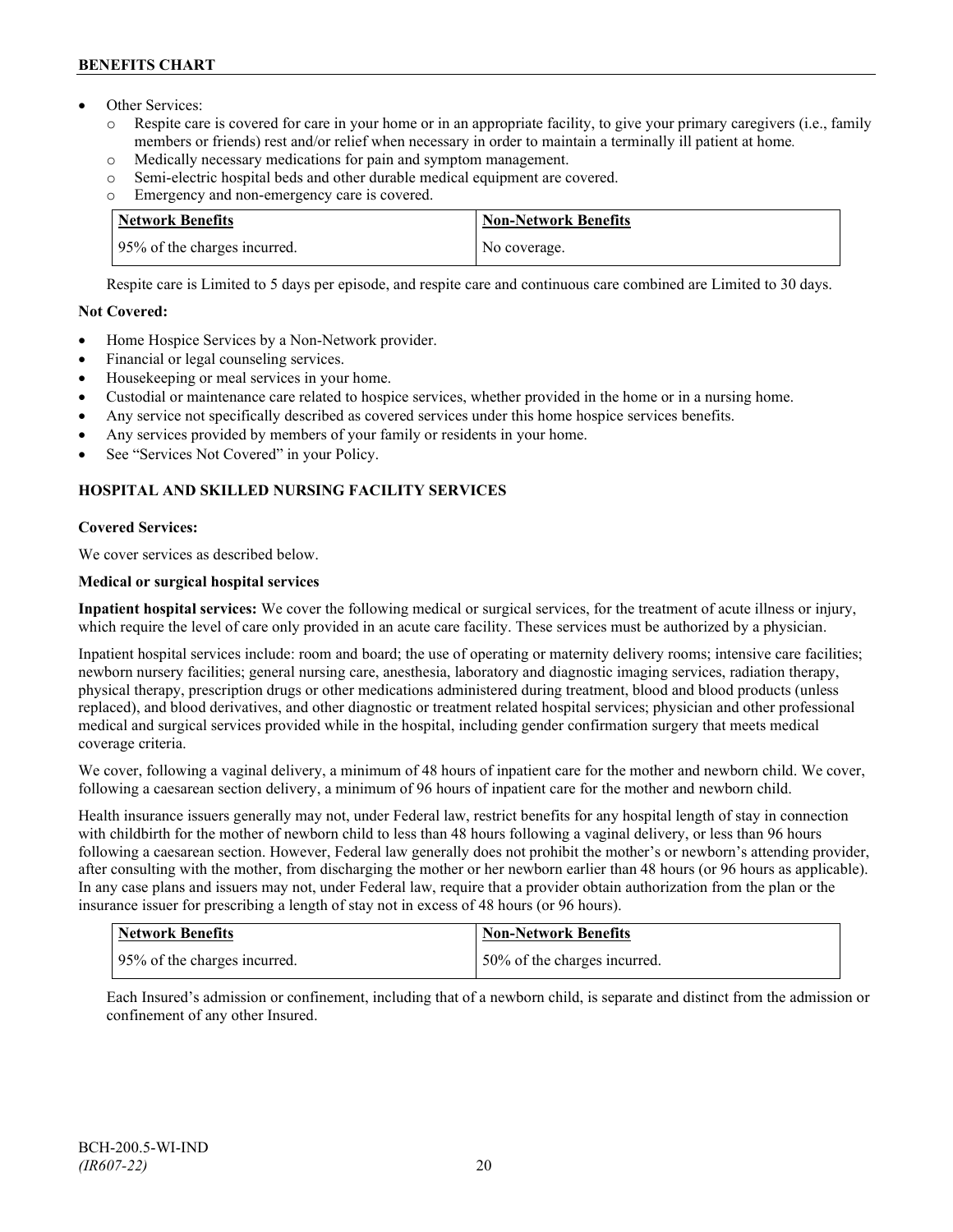**Outpatient hospital, ambulatory care or surgical facility services:** We cover the following medical and surgical services, for diagnosis or treatment of illness or injury on an outpatient basis. These services must be authorized by a physician.

Outpatient services include: use of operating rooms, maternity delivery rooms or other outpatient departments, rooms or facilities; and the following outpatient services: general nursing care, anesthesia, laboratory and diagnostic imaging services, radiation therapy, physical therapy, drugs administered during treatment, blood and blood products (unless replaced), and blood derivatives, and other diagnostic or treatment related outpatient services; physician and other professional medical and surgical services provided while an outpatient, including colonoscopies, and gender confirmation surgery that meets medical coverage criteria.

To see the benefit level for diagnostic imaging services, laboratory services and physical therapy, see benefits under Diagnostic Imaging Services, Laboratory Services and Physical Therapy in this Benefits Chart.

| <b>Network Benefits</b>      | <b>Non-Network Benefits</b>  |
|------------------------------|------------------------------|
| 95% of the charges incurred. | 50% of the charges incurred. |

**Skilled nursing facility care:** We cover room and board, daily skilled nursing and related ancillary services for post-acute treatment and rehabilitative care of illness or injury that meets medical coverage criteria.

| Network Benefits                             | <b>Non-Network Benefits</b>                  |
|----------------------------------------------|----------------------------------------------|
| 95% of the charges incurred.                 | 50% of the charges incurred.                 |
| Limited to a 30 day maximum per confinement. | Limited to a 30 day maximum per confinement. |

Each day of services provided under the Network Benefits and Non-Network Benefits, combined, applies toward the maximum shown above.

#### **Not Covered:**

- Services for items for personal convenience, such as television rental, are not covered.
- See "Services Not Covered" in your Policy.

## **INFERTILITY DIAGNOSIS**

#### **Covered Services:**

We cover the diagnosis of infertility. These services include diagnostic procedures and tests provided in connection with an infertility evaluation, office visits and consultations to diagnose infertility.

| <b>Network Benefits</b>                                                                                  | <b>Non-Network Benefits</b>  |
|----------------------------------------------------------------------------------------------------------|------------------------------|
| 100% of the charges incurred, subject to a<br>copayment of \$10 per visit.<br>Deductible does not apply. | 50% of the charges incurred. |

Coverage is Limited to office visits and consultations to diagnose infertility. Treatment is not covered.

#### **Not Covered:**

- Infertility/fertility treatment, including, but not limited to, office visits, laboratory services, diagnostic imaging services, and fertility drugs, reversal of sterilization, and sperm, ova or embryo acquisition, retrieval or storage; however, we do cover office visits and consultations to diagnose infertility.
- Services related to the establishment of surrogate pregnancy and fees for a surrogate. However, pregnancy and maternity services are covered for an Insured under this Benefits Chart, including a surrogate pregnancy.
- See "Services Not Covered" in your Policy.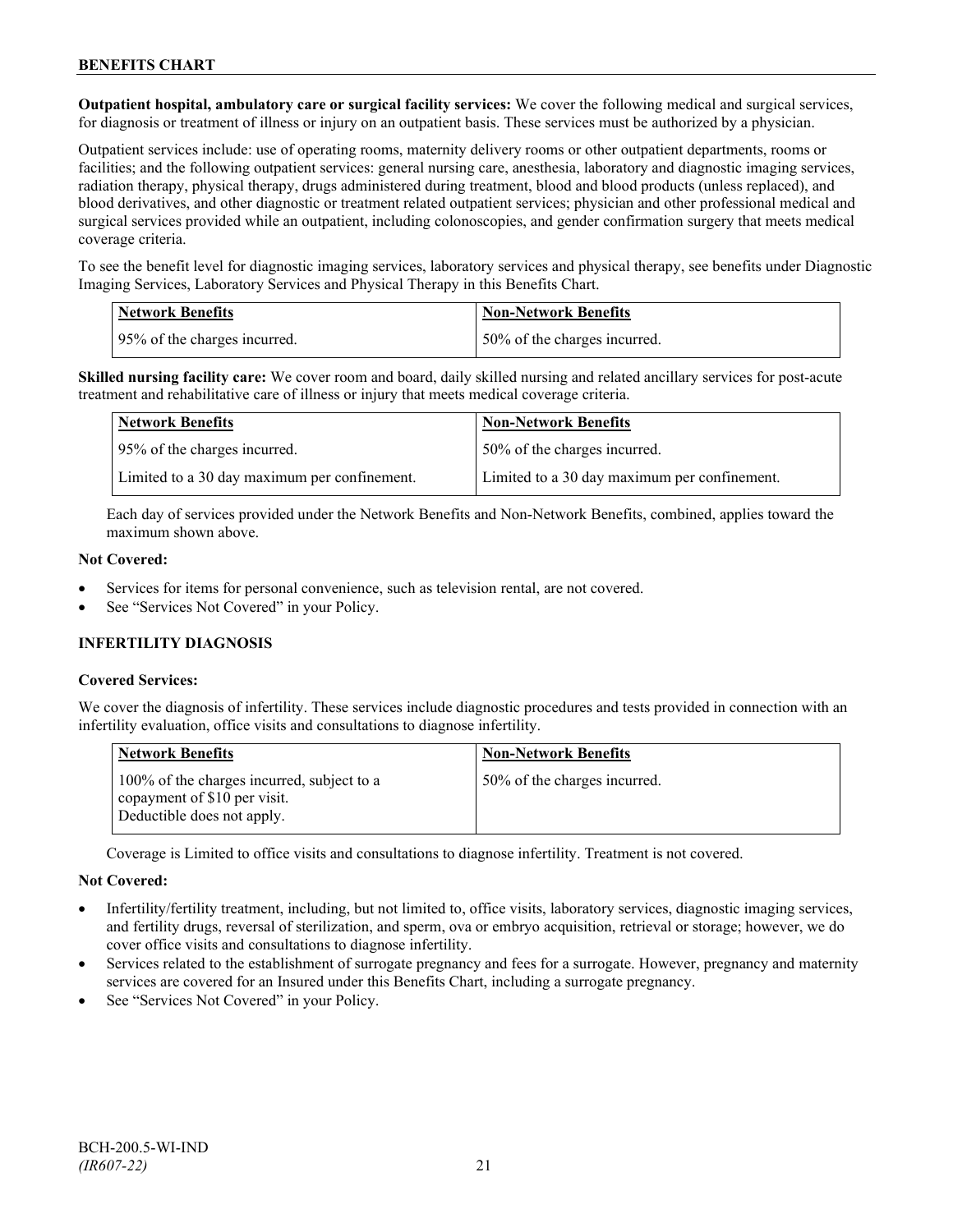## **LABORATORY SERVICES**

#### **Covered Services:**

We cover laboratory tests when ordered by a provider and provided in a clinic or outpatient hospital facility. This includes blood tests to detect lead exposure in children between the ages of 6 months and 72 months.

To see the benefit level for inpatient hospital or skilled nursing facility services, see benefits under Inpatient Hospital and Skilled Nursing Facility Services in this Benefits Chart.

**Prostate-specific antigen (PSA) testing.** We cover prostate cancer screening for men 40 years of age or over who are symptomatic or in a high-risk category and for all men 50 years of age or older.

| <b>Network Benefits</b>                                     | <b>Non-Network Benefits</b>  |
|-------------------------------------------------------------|------------------------------|
| 100% of the charges incurred.<br>Deductible does not apply. | 50% of the charges incurred. |

#### **All other laboratory services**

#### **Services for illness or injury**

| Network Benefits                                            | <b>Non-Network Benefits</b>  |
|-------------------------------------------------------------|------------------------------|
| 100% of the charges incurred.<br>Deductible does not apply. | 50% of the charges incurred. |

## **Preventive services**

Laboratory services associated with preventive services are covered at the benefit level shown in the "Preventive Services" section of this Benefits Chart.

#### **Not Covered:**

See "Services Not Covered" in your Policy.

## **MASTECTOMY RECONSTRUCTION BENEFIT**

#### **Covered Services:**

We cover reconstruction of the breast on which the mastectomy has been performed; surgery and reconstruction of the other breast to produce symmetrical appearance, and prostheses and physical complications of all stages of mastectomy, including lymphedemas.

| Network Benefits                                      | <b>Non-Network Benefits</b>                           |
|-------------------------------------------------------|-------------------------------------------------------|
| Coverage level is same as corresponding Network       | Coverage level is same as corresponding Non-Network   |
| Benefits, depending on type of service provided, such | Benefits, depending on type of service provided, such |
| as Office Visits for Illness or Injury, Inpatient or  | as Office Visits for Illness or Injury, Inpatient or  |
| <b>Outpatient Hospital Services.</b>                  | Outpatient Hospital Services.                         |

#### **Not Covered:**

See "Services Not Covered" in your Policy.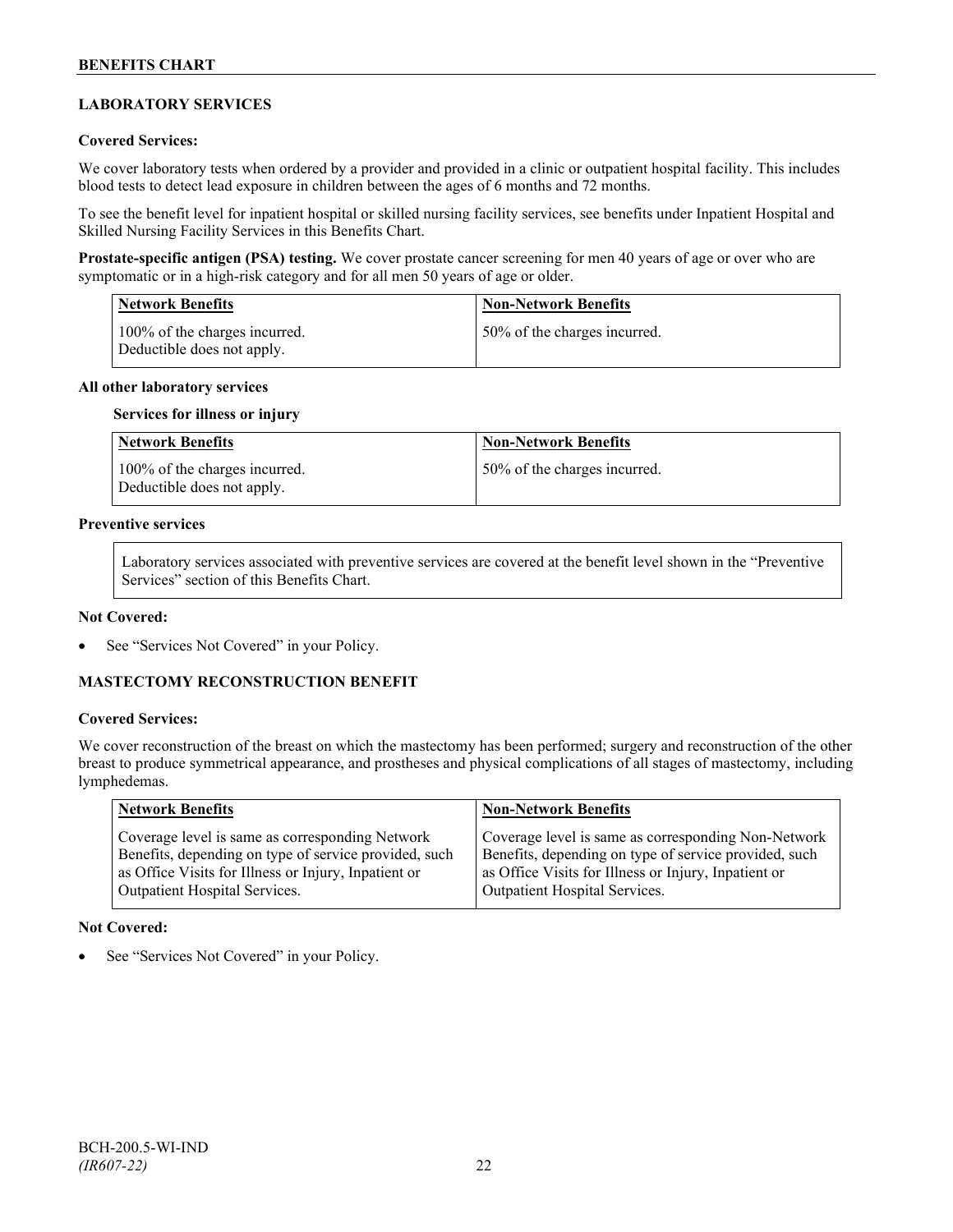## **MEDICATION THERAPY DISEASE MANAGEMENT PROGRAM**

## **Covered Services:**

If you meet our criteria for coverage, you may qualify for our Medication Therapy Disease Management Program.

The program covers consultations with a designated Network pharmacist.

Covered services are based on established medical policies, which are subject to periodic review and modification by the medical directors. These medical policies (medical coverage criteria) are available by calling Member Services, or logging on to your "*my*HealthPartners" account at [healthpartners.com.](http://www.healthpartners.com/)

| <b>Network Benefits</b>                                     | <b>Non-Network Benefits</b> |
|-------------------------------------------------------------|-----------------------------|
| 100% of the charges incurred.<br>Deductible does not apply. | No coverage.                |

#### **Not Covered:**

See "Services Not Covered" in your Policy.

## **OFFICE VISITS FOR ILLNESS OR INJURY**

#### **Covered Services:**

We cover the following when medically necessary: professional medical and surgical services and related supplies, including biofeedback, of physicians and other health care providers; blood and blood products (unless replaced) and blood derivatives.

We cover diagnosis and treatment of illness or injury to the eyes. Where contact or eye glass lenses are prescribed as medically necessary for the post-operative treatment of cataracts or for the treatment of aphakia, acute or chronic corneal pathology or keratoconus, we cover the initial evaluation, lenses and fitting. Insureds must pay for lens replacement beyond the initial pair.

Services received via video, e-visit or telephone are covered under the "Telehealth/Telemedicine Services" section.

#### **Office visits**

#### **Primary Care Providers**

| <b>Network Benefits</b>                                                                                 | <b>Non-Network Benefits</b>  |
|---------------------------------------------------------------------------------------------------------|------------------------------|
| 100% of the charges incurred, subject to a<br>copayment of \$5 per visit.<br>Deductible does not apply. | 50% of the charges incurred. |

#### **Specialty Care Providers**

| <b>Network Benefits</b>                                                                                  | <b>Non-Network Benefits</b>  |
|----------------------------------------------------------------------------------------------------------|------------------------------|
| 100% of the charges incurred, subject to a<br>copayment of \$10 per visit.<br>Deductible does not apply. | 50% of the charges incurred. |

#### **Convenience clinics**

| <b>Network Benefits</b>                                                                                 | <b>Non-Network Benefits</b>  |
|---------------------------------------------------------------------------------------------------------|------------------------------|
| 100% of the charges incurred, subject to a<br>copayment of \$5 per visit.<br>Deductible does not apply. | 50% of the charges incurred. |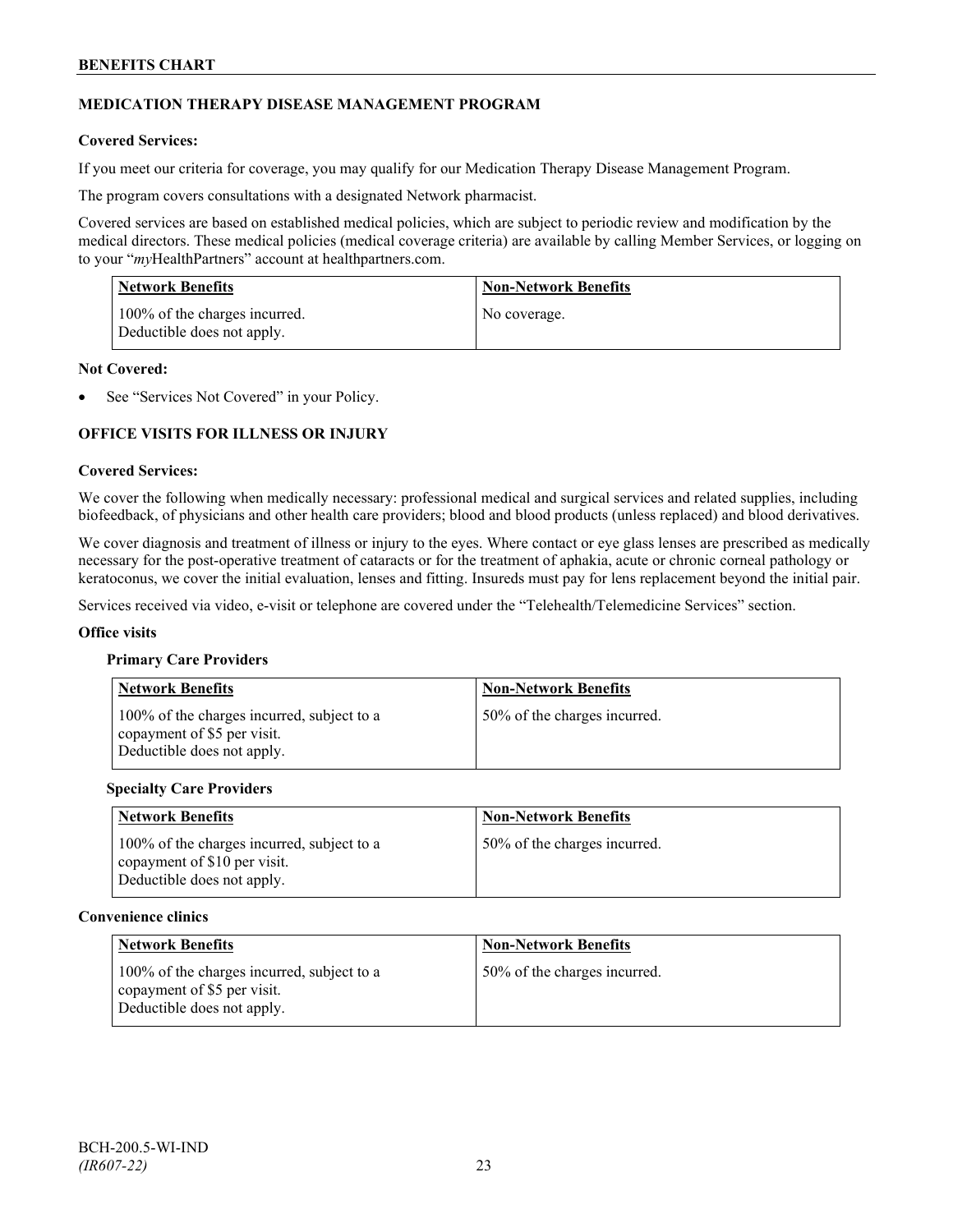## **Injections administered in a physician's office, other than immunizations**

#### **Allergy injections**

| <b>Network Benefits</b>                                                                                           | <b>Non-Network Benefits</b>  |
|-------------------------------------------------------------------------------------------------------------------|------------------------------|
| 100% of the charges incurred, subject to a<br>copayment of \$2 per date of service.<br>Deductible does not apply. | 50% of the charges incurred. |

## **All other injections**

| <b>Network Benefits</b>                                                                                           | <b>Non-Network Benefits</b>  |
|-------------------------------------------------------------------------------------------------------------------|------------------------------|
| 100% of the charges incurred, subject to a<br>copayment of \$2 per date of service.<br>Deductible does not apply. | 50% of the charges incurred. |

#### **Not Covered:**

- Court ordered treatment, except as described in this Benefits Chart. Any resulting court ordered treatment for mental health services will be subject to the Policy's requirement for medical necessity.
- See "Services Not Covered" in your Policy.

## **PEDIATRIC EYEWEAR**

## **Covered Services:**

We cover pediatric eyewear for children.

Routine eye exams are covered under the "Preventive Services" section.

| <b>Network Benefits</b>      | Non-Network Benefits |
|------------------------------|----------------------|
| 95% of the charges incurred. | No coverage.         |

## **Limitations:**

- Coverage under this provision will continue until the end of the month in which the child turns 19.
- Limited to one of the following per calendar year:
	- o one pair of eyeglasses including one set of prescription lenses, frames from the designated eyewear collection, and anti scratch coating; or
	- o one pair of non-disposable contact lenses; or
	- a one year supply of disposable contact lenses.
- Contact lens fittings are limited to two per calendar year.

## **Not Covered:**

- Frames that are not included in the designated eyewear collection are not covered. However, one pair of lenses will be covered if a member chooses frames outside the designated eyewear collection.
- More than one pair of lenses or frames or non-disposable contacts per calendar year, regardless of the reason. This includes replacement of eyeglasses or contact lenses due to loss, breakage, theft, or change in prescription.
- Safety glasses or goggles for sports or vocational reasons.
- Upgrades including, but not limited to, UV protection and no-line multifocal lenses.
- See "Services Not Covered" in your Policy.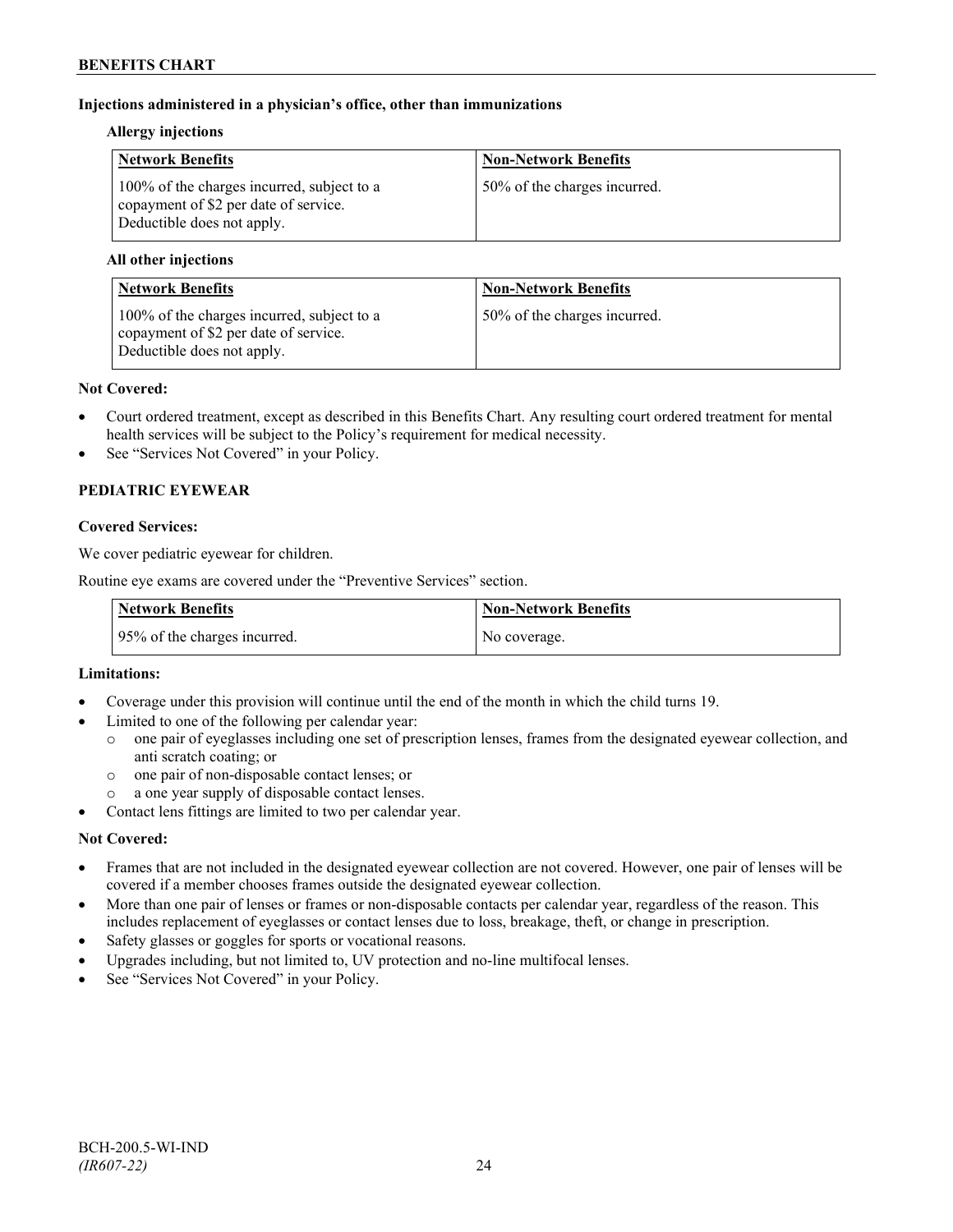## **PHYSICAL THERAPY, OCCUPATIONAL THERAPY, SPEECH THERAPY AND OTHER SPECIFIED THERAPIES**

## **Covered Services:**

We cover the following physical therapy, occupational therapy and speech therapy services:

- Medically necessary rehabilitative care to correct the effects of illness or injury.
- Habilitative services rendered for congenital, developmental or medical conditions which have significantly Limited the successful initiation of normal speech and normal motor development.

Massage therapy which is performed in conjunction with other treatment/modalities by a physical or occupational therapist, is part of a prescribed treatment plan and is not billed separately is covered.

We cover services provided in a clinic. We also cover physical therapy provided in an outpatient hospital facility. To see the benefit level for inpatient hospital or skilled nursing facility services, see benefits under "Inpatient Hospital and Skilled Nursing Facility Services".

## **Rehabilitative care**

#### **Primary Care Providers**

| <b>Network Benefits</b>                                                                                                                                                                                  | <b>Non-Network Benefits</b>                                                                                                   |
|----------------------------------------------------------------------------------------------------------------------------------------------------------------------------------------------------------|-------------------------------------------------------------------------------------------------------------------------------|
| 100% of the charges incurred, subject to a<br>copayment of \$5 per visit.<br>Deductible does not apply.<br>Physical, Occupational and Speech Therapy are Limited<br>to 20 visits each per calendar year. | 50% of the charges incurred.<br>Physical, Occupational and Speech Therapy are Limited<br>to 20 visits each per calendar year. |

## **Specialty Care Providers**

| <b>Network Benefits</b>                                                                                                                                                                                   | <b>Non-Network Benefits</b>                                                                                                   |
|-----------------------------------------------------------------------------------------------------------------------------------------------------------------------------------------------------------|-------------------------------------------------------------------------------------------------------------------------------|
| 100% of the charges incurred, subject to a<br>copayment of \$10 per visit.<br>Deductible does not apply.<br>Physical, Occupational and Speech Therapy are Limited<br>to 20 visits each per calendar year. | 50% of the charges incurred.<br>Physical, Occupational and Speech Therapy are Limited<br>to 20 visits each per calendar year. |

In addition to the services provided above, we cover a minimum of:

- 20 visits per calendar year for pulmonary rehabilitation therapy,
- 36 visits per calendar year for cardiac rehabilitation therapy,
- 30 visits per calendar year for post-cochlear implant aural therapy,
- 20 visits per calendar year for cognitive rehabilitation therapy.

Visit limits by a Primary Care Provider and/or Specialty Care Providers are combined. The maximum number of visits are combined for Network Benefits and Non-Network Benefits.

## **Habilitative care**

#### **Primary Care Providers**

| <b>Network Benefits</b>                                                                                                                                                                                  | <b>Non-Network Benefits</b>                                                                                                   |
|----------------------------------------------------------------------------------------------------------------------------------------------------------------------------------------------------------|-------------------------------------------------------------------------------------------------------------------------------|
| 100% of the charges incurred, subject to a<br>copayment of \$5 per visit.<br>Deductible does not apply.<br>Physical, Occupational and Speech Therapy are Limited<br>to 20 visits each per calendar year. | 50% of the charges incurred.<br>Physical, Occupational and Speech Therapy are Limited<br>to 20 visits each per calendar year. |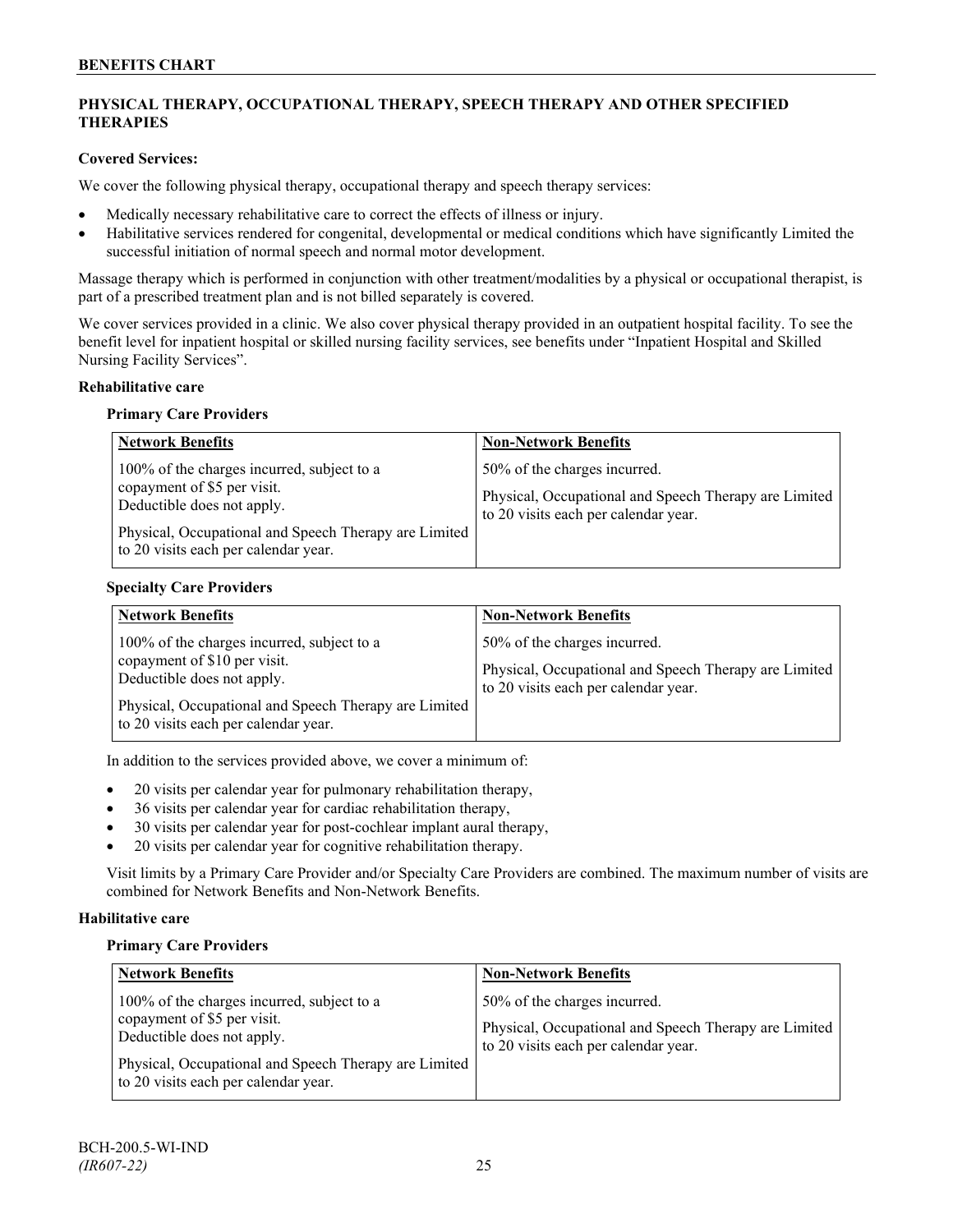## **Specialty Care Providers**

| <b>Network Benefits</b>                                                                                                                                                                                     | <b>Non-Network Benefits</b>                                                                                                   |
|-------------------------------------------------------------------------------------------------------------------------------------------------------------------------------------------------------------|-------------------------------------------------------------------------------------------------------------------------------|
| 100% of the charges incurred, subject to a<br>copayment of \$10 per visit.<br>Deductible does not apply.<br>Physical, Occupational and Speech Therapy are Limited  <br>to 20 visits each per calendar year. | 50% of the charges incurred.<br>Physical, Occupational and Speech Therapy are Limited<br>to 20 visits each per calendar year. |

Visit limits by a Primary Care Provider and/or Specialty Care Providers are combined. The maximum number of visits is combined for Network Benefits and Non-Network Benefits.

## **Not Covered:**

- Massage therapy for the purpose of comfort or convenience of the Insured.
- See "Services Not Covered" in your Policy.

## **PRESCRIPTION DRUG SERVICES**

## **Covered Services:**

We cover prescription drugs and medications that can be self-administered or are administered in a physician's office.

## **For Network Benefits, drugs and medications must be obtained at a network pharmacy.**

## **If a copayment is required, you must pay one copayment for each 30-day supply, or portion thereof.**

## **Outpatient drugs (except as specified below)**

| <b>Network Benefits</b>                                                                                                                                                                                                                                                                                                                                                      | <b>Non-Network Benefits</b>  |
|------------------------------------------------------------------------------------------------------------------------------------------------------------------------------------------------------------------------------------------------------------------------------------------------------------------------------------------------------------------------------|------------------------------|
| 100% of the charges incurred, subject to a<br>copayment of \$5 for generic low cost formulary drugs,<br>and 100% of the charges incurred, subject to a<br>copayment of \$25 for generic high cost formulary<br>drugs.<br>Deductible does not apply.                                                                                                                          | 50% of the charges incurred. |
| Brand name formulary drugs are covered at 95% of the<br>charges incurred.                                                                                                                                                                                                                                                                                                    |                              |
| Non-formulary drugs are covered at 50% of the charges<br>incurred.                                                                                                                                                                                                                                                                                                           |                              |
| In no event will your cost for a formulary insulin drug<br>exceed \$25. Deductible does not apply to formulary<br>insulin drugs.                                                                                                                                                                                                                                             |                              |
| Oral chemotherapy drugs are included on the<br>Specialty Drug List. However, you pay the applicable<br>outpatient drug benefit. As required by Wisconsin law,<br>you will not pay higher cost sharing (deductible,<br>copayment or coinsurance) for orally administered<br>chemotherapy drugs than you pay for injected or<br>intravenously administered chemotherapy drugs. |                              |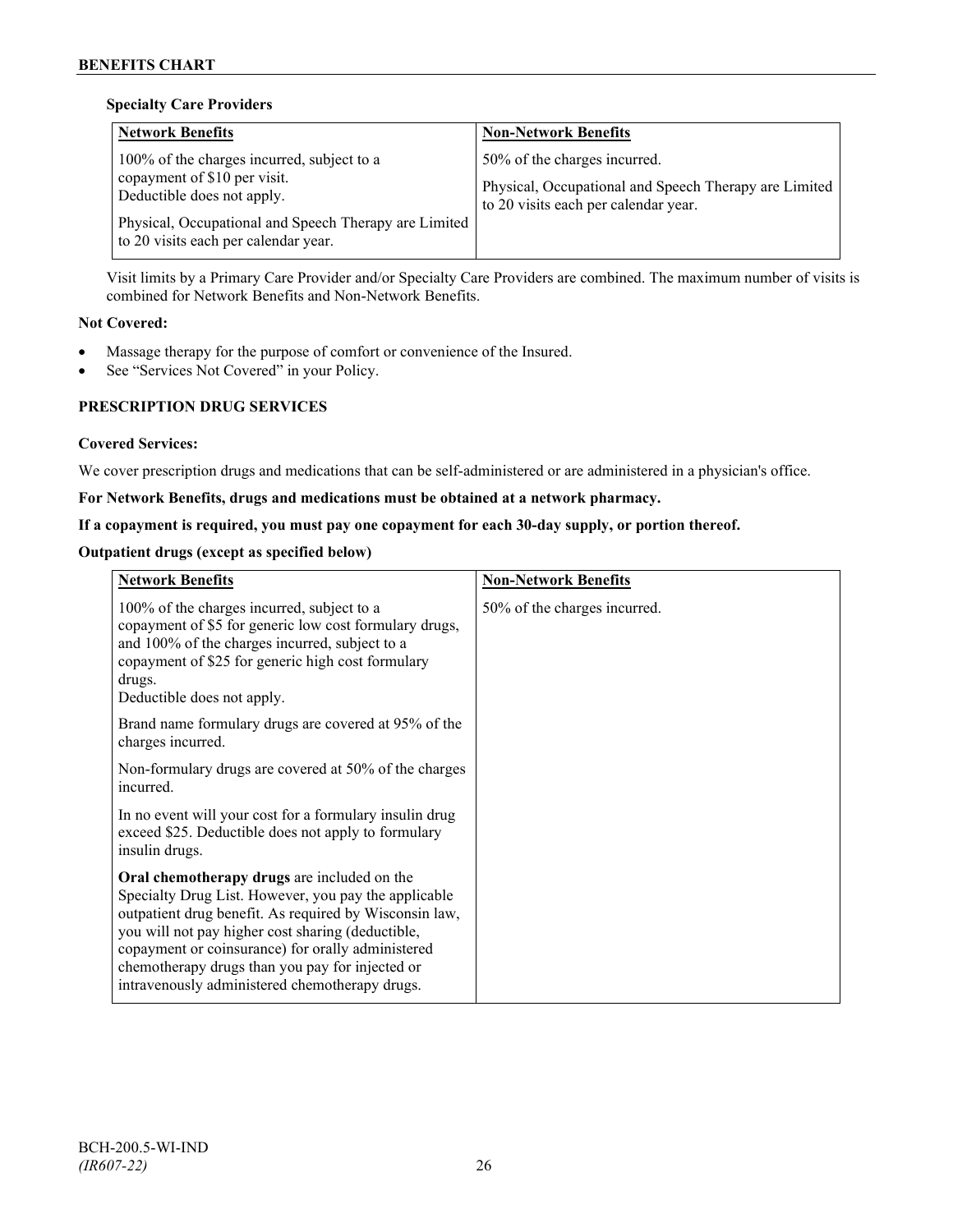## **Mail order drugs**

| <b>Network Benefits</b>                                                                                                                                                                                                                                                                                                 | <b>Non-Network Benefits</b>                                                                                |
|-------------------------------------------------------------------------------------------------------------------------------------------------------------------------------------------------------------------------------------------------------------------------------------------------------------------------|------------------------------------------------------------------------------------------------------------|
| For your convenience, you may also get up to a 90-day<br>supply of outpatient prescription drugs that can be self-<br>administered through the designated mail order service.<br>Outpatient drugs ordered through this service are<br>covered at the benefit percent and copayments shown in<br>Outpatient Drugs above. | Mail order drugs are only available through the<br>designated mail order service.<br>See Network Benefits. |
| Specialty Drugs are not available through the mail order<br>service.                                                                                                                                                                                                                                                    |                                                                                                            |

## **Specialty drugs that are self-administered**

| <b>Network Benefits</b>                                                                                                                                                                                                                                                                                                                                                      | <b>Non-Network Benefits</b> |
|------------------------------------------------------------------------------------------------------------------------------------------------------------------------------------------------------------------------------------------------------------------------------------------------------------------------------------------------------------------------------|-----------------------------|
| 50% of the charges incurred.                                                                                                                                                                                                                                                                                                                                                 | No coverage.                |
| Oral chemotherapy drugs are included on the<br>Specialty Drug List. However, you pay the applicable<br>outpatient drug benefit. As required by Wisconsin law,<br>you will not pay higher cost sharing (deductible,<br>copayment or coinsurance) for orally administered<br>chemotherapy drugs than you pay for injected or<br>intravenously administered chemotherapy drugs. |                             |

Specialty Drugs are Limited to drugs on the Specialty Drug List and must be obtained from a designated vendor.

## **Tobacco cessation drugs are covered for all FDA approved tobacco cessation drugs**

| <b>Network Benefits</b>                                     | <b>Non-Network Benefits</b>  |
|-------------------------------------------------------------|------------------------------|
| 100% of the charges incurred.<br>Deductible does not apply. | 50% of the charges incurred. |

## **Contraceptive drugs**

| <b>Network Benefits</b>                                                                                                                                         | <b>Non-Network Benefits</b>  |
|-----------------------------------------------------------------------------------------------------------------------------------------------------------------|------------------------------|
| 100% of the charges incurred for formulary drugs.<br>Deductible does not apply.                                                                                 | 50% of the charges incurred. |
| If a physician requests that a Non-Formulary<br>contraceptive drug be dispensed as written, the drug<br>will be covered at 100%, not subject to the deductible. |                              |

**ACA preventive medications.** We cover preventive medications currently recommended by USPSTF with an A or B rating if they are prescribed by your medical provider and they are listed on our Commercial ACA Preventive Drug List. Preventive medications are subject to periodic review and modification. Changes would be effective in accordance with the federal rules and reflected in our current medical coverage criteria for preventive care services.

| <b>Network Benefits</b>                                     | <b>Non-Network Benefits</b>  |
|-------------------------------------------------------------|------------------------------|
| 100% of the charges incurred.<br>Deductible does not apply. | 50% of the charges incurred. |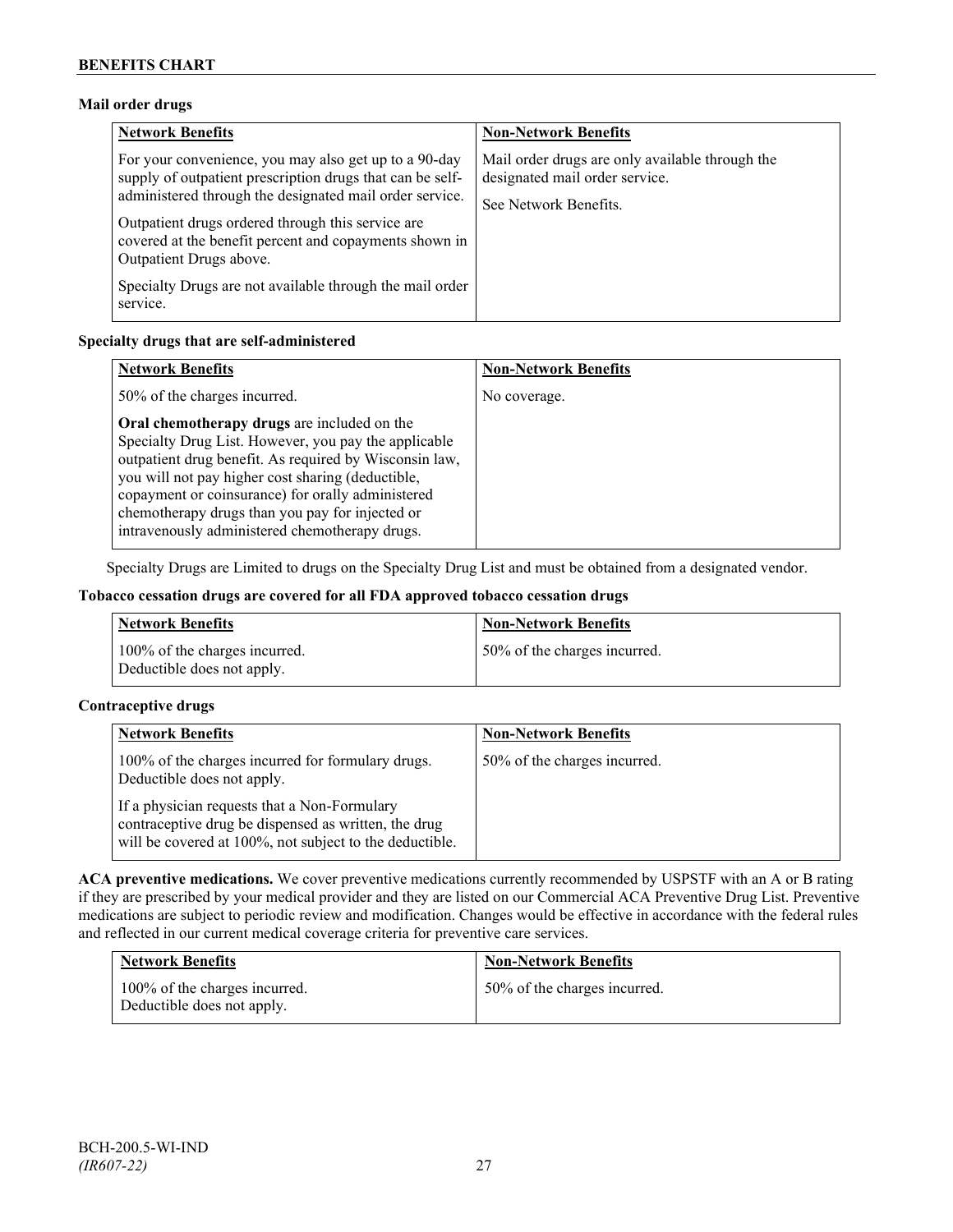## **Limitations:**

- Certain drugs may require prior authorization as indicated on the Formulary. HealthPartners may require prior authorization for the drug and also the site where the drug will be provided. Certain drugs are subject to our utilization review process and quantity limits.
- Certain non-formulary drugs require prior authorization. In addition, certain drugs may be subject to any quantity limits applied as part of our trial program. The trial drug program applies to new prescriptions for certain drugs which have high toxicity, low tolerance, high costs and/or high potential for waste. Trial drugs are indicated on the formulary and/or the Specialty Drug List. Your first fill of a trial drug may be limited to less than a month supply. If the drug is well tolerated and effective, you will receive the remainder of your first month supply.
- If an Insured requests a brand name drug when there is a generic equivalent, the brand name drug will be covered up to the charge that would apply to the generic drug, minus any required copayment. If a physician requests that a brand name drug be dispensed as written, the drug will be paid at the non-formulary benefit.
- We may require Insureds to try over-the-counter (OTC) drug alternatives before approving more costly formulary prescription drugs.
- Unless otherwise specified in the Prescription Drug Services section, you may receive up to a 30-day supply per prescription.
- New prescriptions to treat certain chronic conditions are Limited to a 30-day supply.
- A 90-day supply will be covered and dispensed only at pharmacies that participate in our extended day supply program.
- No more than a 30-day supply of Specialty Drugs will be covered and dispensed at a time unless it's a manufacturer supplied drug that cannot be split that supplies the Insured with more than a 30-day supply.

## **Not Covered:**

- Replacement of prescription drugs, medications, equipment and supplies due to loss, damage or theft.
- Nonprescription (over-the-counter) drugs or medications, including, but not Limited to, vitamins, supplements, homeopathic remedies, and non-FDA approved drugs, unless listed on the Formulary and prescribed by a physician or legally authorized health care provider under applicable state and federal law. This exclusion does not include over-thecounter contraceptives for women as allowed under the Affordable Care Act when the Insured obtains a prescription for the item. In addition, if the Insured obtains a prescription, this exclusion does not include aspirin to prevent cardiovascular disease for men and women of certain ages; folic acid supplements for women who may become pregnant; fluoride chemoprevention supplements for children without fluoride in their water source; and iron supplements for children ages 6-12 months who are at risk for anemia.
- All drugs for the treatment of sexual dysfunction.
- All drugs for the treatment of growth deficiency.
- Fertility drugs.
- Medical cannabis.
- Drugs on the Excluded Drug List. The Excluded Drug List includes select drugs within a therapy class that are not eligible for coverage. This includes drugs that may be excluded for certain indications. The Excluded Drug List is available at [healthpartners.com.](http://www.healthpartners.com/)
- Drugs that are newly approved by the FDA until they are reviewed and approved by HealthPartners Pharmacy and Therapeutics Committee.
- Medical devices approved by the FDA will not be covered under the Prescription Drug Services section unless they are on our formulary. Covered medical devices are generally submitted and reimbursed under your medical benefits.
- See "Services Not Covered" in your Policy.

## **PREVENTIVE SERVICES**

## **Applicable Definitions:**

**Routine Preventive Services** are routine healthcare services that include screenings, check-ups and counseling to prevent illness, disease or other health problems before symptoms occur.

**Diagnostic Services** are services to help a provider understand your symptoms, diagnose illness and decide what treatment may be needed. They may be the same services that are listed as preventive services, but they are being used as diagnostic services. Your provider will determine if these services are preventive or diagnostic. These services are not preventive if received as part of a visit to diagnose, manage or maintain an acute or chronic medical condition, illness or injury. When that occurs, unless otherwise indicated below, standard deductibles, copayments or coinsurance apply.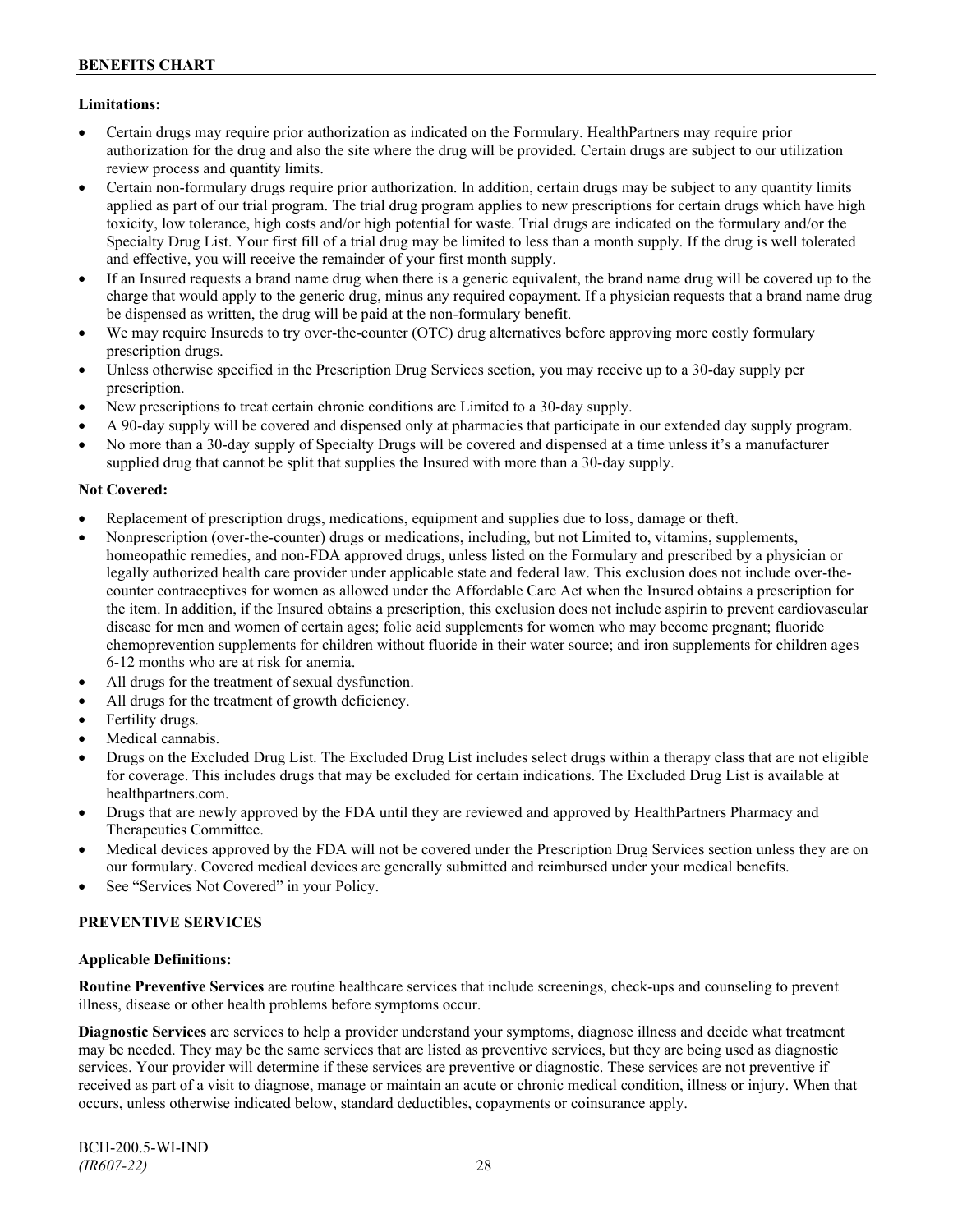## **Covered Services:**

We cover preventive services that meet any of the requirements under the Affordable Care Act (ACA) shown in the bulleted items below. These preventive services are covered at 100% under the Network Benefits with no deductible, copayments or coinsurance. (If a preventive service is not required by the ACA and it is covered at a lower benefit level, it will be specified below.) Preventive benefits mandated under the ACA are subject to periodic review and modification. Changes would be effective in accordance with the federal rules. Preventive services mandated by the ACA include:

- Evidence-based items or services that have in effect a rating of A or B in the current recommendations of the United States Preventive Services Task Force with respect to the individual;
- Immunizations for routine use in children, adolescents, and adults that have in effect a recommendation from the Advisory Committee on Immunization Practices of the Centers for Disease Control and Prevention with respect to the individual;
- With respect to infants, children, and adolescents, evidence-informed preventive care and screenings provided for in comprehensive guidelines supported by the Health Resources and Services Administration; and
- With respect to women, preventive care and screenings provided for in comprehensive guidelines supported by the Health Resources and Services Administration.

Covered services are based on established medical policies, which are subject to periodic review and modification by the medical directors. These medical policies (medical coverage criteria) are available by calling Member Services, or logging on to your "*my*HealthPartners" account at [healthpartners.com.](http://www.healthpartners.com/)

## **ACA and state mandated preventive services are covered as follows:**

**Routine health exams and periodic health assessments**. A physician or health care provider will counsel you as to how often health assessments are needed based on age, sex and health status. This includes screening and counseling for tobacco cessation and all FDA approved tobacco cessation medications including over-the-counter drugs (as shown in the Prescription Drug Services section).

| <b>Network Benefits</b>                                     | <b>Non-Network Benefits</b>  |
|-------------------------------------------------------------|------------------------------|
| 100% of the charges incurred.<br>Deductible does not apply. | 50% of the charges incurred. |

**Child health supervision services.** This includes pediatric preventive services such as newborn screenings, appropriate immunizations, developmental assessments and laboratory services appropriate to the age of the child from birth to 72 months, and appropriate immunizations to age 18.

| <b>Network Benefits</b>                                     | <b>Non-Network Benefits</b>  |
|-------------------------------------------------------------|------------------------------|
| 100% of the charges incurred.<br>Deductible does not apply. | 50% of the charges incurred. |

#### **Routine prenatal care and exams**

| Network Benefits                                            | <b>Non-Network Benefits</b>  |
|-------------------------------------------------------------|------------------------------|
| 100% of the charges incurred.<br>Deductible does not apply. | 50% of the charges incurred. |

**Routine postnatal care.** This includes health exams, assessments, education and counseling relating to the period immediately after childbirth.

| <b>Network Benefits</b>                                     | <b>Non-Network Benefits</b>  |
|-------------------------------------------------------------|------------------------------|
| 100% of the charges incurred.<br>Deductible does not apply. | 50% of the charges incurred. |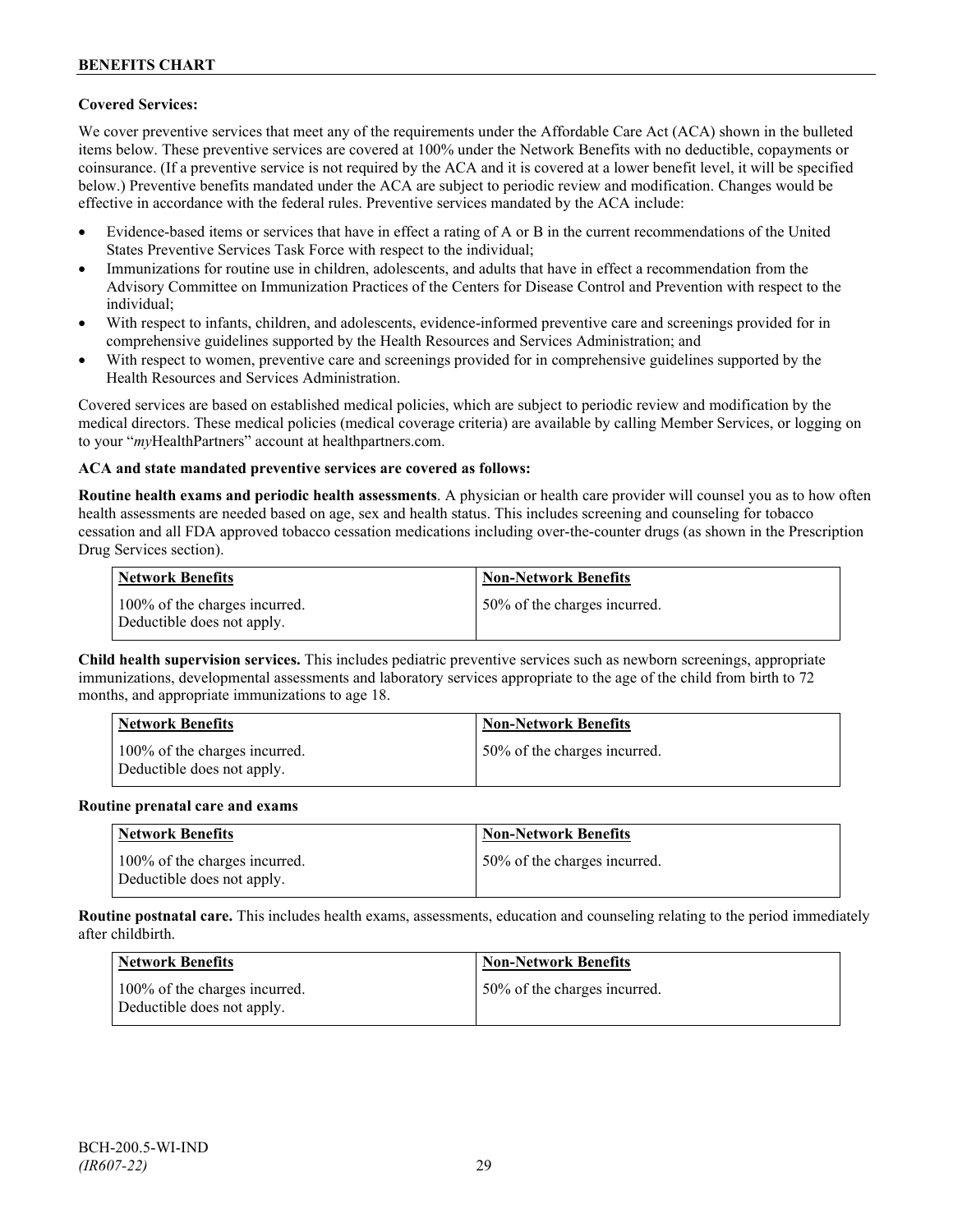**Routine screening procedures for cancer.** This includes colorectal screening, digital rectal examinations and other cancer screenings recommended by the USPSTF with an A or B rating. Women's preventive health services below describe additional routine screening procedures for cancer.

| <b>Network Benefits</b>                                     | <b>Non-Network Benefits</b>  |
|-------------------------------------------------------------|------------------------------|
| 100% of the charges incurred.<br>Deductible does not apply. | 50% of the charges incurred. |

#### **Routine eye and hearing exams for members under the age of 22**

| Network Benefits                                            | <b>Non-Network Benefits</b>  |
|-------------------------------------------------------------|------------------------------|
| 100% of the charges incurred.<br>Deductible does not apply. | 50% of the charges incurred. |

**Professional voluntary family planning services.** This includes services to prevent or delay a pregnancy, including counseling and education. Services must be provided by a licensed provider.

| Network Benefits                                            | <b>Non-Network Benefits</b>  |
|-------------------------------------------------------------|------------------------------|
| 100% of the charges incurred.<br>Deductible does not apply. | 50% of the charges incurred. |

#### **Adult immunizations**

| <b>Network Benefits</b>       | <b>Non-Network Benefits</b>   |
|-------------------------------|-------------------------------|
| 100% of the charges incurred. | 100% of the charges incurred. |
| Deductible does not apply.    | Deductible does not apply.    |

**Women's preventive health services.** This includes mammograms, screenings for cervical cancer (pap smears), breast pumps, human papillomavirus (HPV) testing, counseling for sexually transmitted infections, counseling and screening for human immunodeficiency virus (HIV), and all FDA approved contraceptive methods as prescribed by a doctor, sterilization procedures, education and counseling (see the Prescription Drug Services section for coverage of oral contraceptive drugs). We also provide genetic screening for BRCA if someone in your family has the gene or you have a diagnosis of cancer.

The U.S. Preventive Services Task Force (USPSTF) recommends screening mammography, with or without clinical breast examination (CBE), every 1-2 years for women aged 40 and older. For women age 50 and older, we cover an annual mammogram.

| Network Benefits                                            | <b>Non-Network Benefits</b>  |
|-------------------------------------------------------------|------------------------------|
| 100% of the charges incurred.<br>Deductible does not apply. | 50% of the charges incurred. |

**Obesity screening and management.** We cover obesity screening and counseling for all ages during a routine preventive care exam. If you are age 18 or older and have a body mass index of 30 or more, we also cover intensive obesity management to help you lose weight. Your primary care doctor can coordinate these services.

| <b>Network Benefits</b>                                     | Non-Network Benefits         |
|-------------------------------------------------------------|------------------------------|
| 100% of the charges incurred.<br>Deductible does not apply. | 50% of the charges incurred. |

#### **In addition to any ACA or state mandated preventive services referenced above, we cover the following eligible preventive services:**

#### **Routine hearing exams for adults age 22 and older**

| Network Benefits             | <b>Non-Network Benefits</b>  |
|------------------------------|------------------------------|
| 95% of the charges incurred. | 50% of the charges incurred. |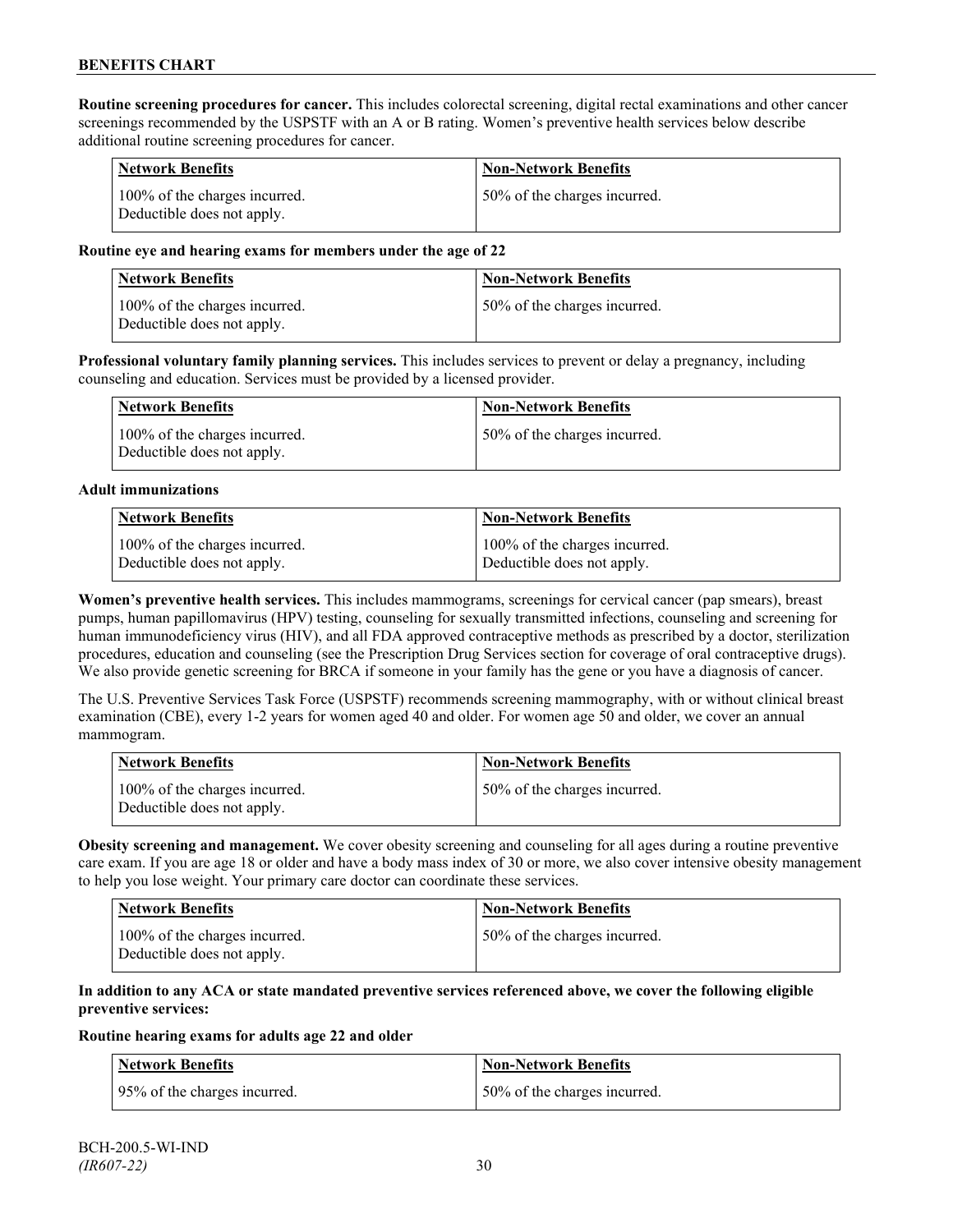#### **Eye exams for adults diagnosed with diabetes**

| <b>Network Benefits</b>                                     | <b>Non-Network Benefits</b>  |
|-------------------------------------------------------------|------------------------------|
| 100% of the charges incurred.<br>Deductible does not apply. | 50% of the charges incurred. |

**Ovarian cancer surveillance tests for women who are at risk.** "At risk for ovarian cancer" means (1) having a family history that includes any of the following: one or more first-degree or second-degree relatives with ovarian cancer, clusters of female relatives with breast cancer or nonpolyposis colorectal cancer; or (2) testing positive for BRCA1 or BRCA2 mutations. "Surveillance tests for ovarian cancer" means annual screening using: CA-125 serum tumor marker testing, transvaginal ultrasound, pelvic examination or other proven ovarian cancer screening tests currently being evaluated by the federal Food and Drug Administration or by the National Cancer Institute.

| Coverage level is same as corresponding Network<br>Benefit, depending on type of service provided, such as<br>Diagnostic Imaging Services, Laboratory Services<br>Diagnostic Imaging Services, Laboratory Services<br>Office Visits for Illness or Injury, or Preventive<br>Office Visits for Illness or Injury, or Preventive | <b>Network Benefits</b> | <b>Non-Network Benefits</b>                                                                                                 |
|--------------------------------------------------------------------------------------------------------------------------------------------------------------------------------------------------------------------------------------------------------------------------------------------------------------------------------|-------------------------|-----------------------------------------------------------------------------------------------------------------------------|
|                                                                                                                                                                                                                                                                                                                                | Services.               | Coverage level is same as corresponding Non-Network<br>Benefit, depending on type of service provided, such as<br>Services. |

#### **Limitations:**

• Services are not preventive if received as part of a visit to diagnose, manage or maintain an acute or chronic medical condition, illness or injury. When that occurs, unless otherwise indicated above, standard deductibles, copayments or coinsurance apply.

#### **Not Covered:**

- Routine eye exams for adults age 22 and older.
- See "Services Not Covered" in your Policy.

## **TELEHEALTH/TELEMEDICINE SERVICES**

#### **Definitions:**

**Telehealth, Telemedicine, or Virtual Care.** This is a means of communication between a health care professional and a patient. This includes the use of secure electronic information, imaging, and communication technologies, including:

- interactive audio or audio-video
- interactive audio with store-and-forward technology
- chat-based and email-based systems
- physician-to-physician consultation
- patient education
- data transmission
- data interpretation
- digital diagnostics (algorithm-enabled diagnostic support)
- digital therapeutics (the use of personal health devices and sensors, either alone or in combination with conventional drug therapies, for disease prevention and management)

#### Services can be delivered:

Synchronously: the patient and health care professional are engaging with one another at the same time; or Asynchronously: the patient and health care professional engage with each other at different points in time.

**Telephone Visits.** Live, synchronous, interactive encounters over the telephone between a patient and a healthcare provider.

**E-Visit or Chat-Based Visits.** Asynchronous online or mobile app encounters to discuss a patient's personal health information, vital signs, and other physiologic data or diagnostic images. The healthcare provider reviews and delivers a consultation, diagnosis, prescription or treatment plan after reviewing the patient's visit information.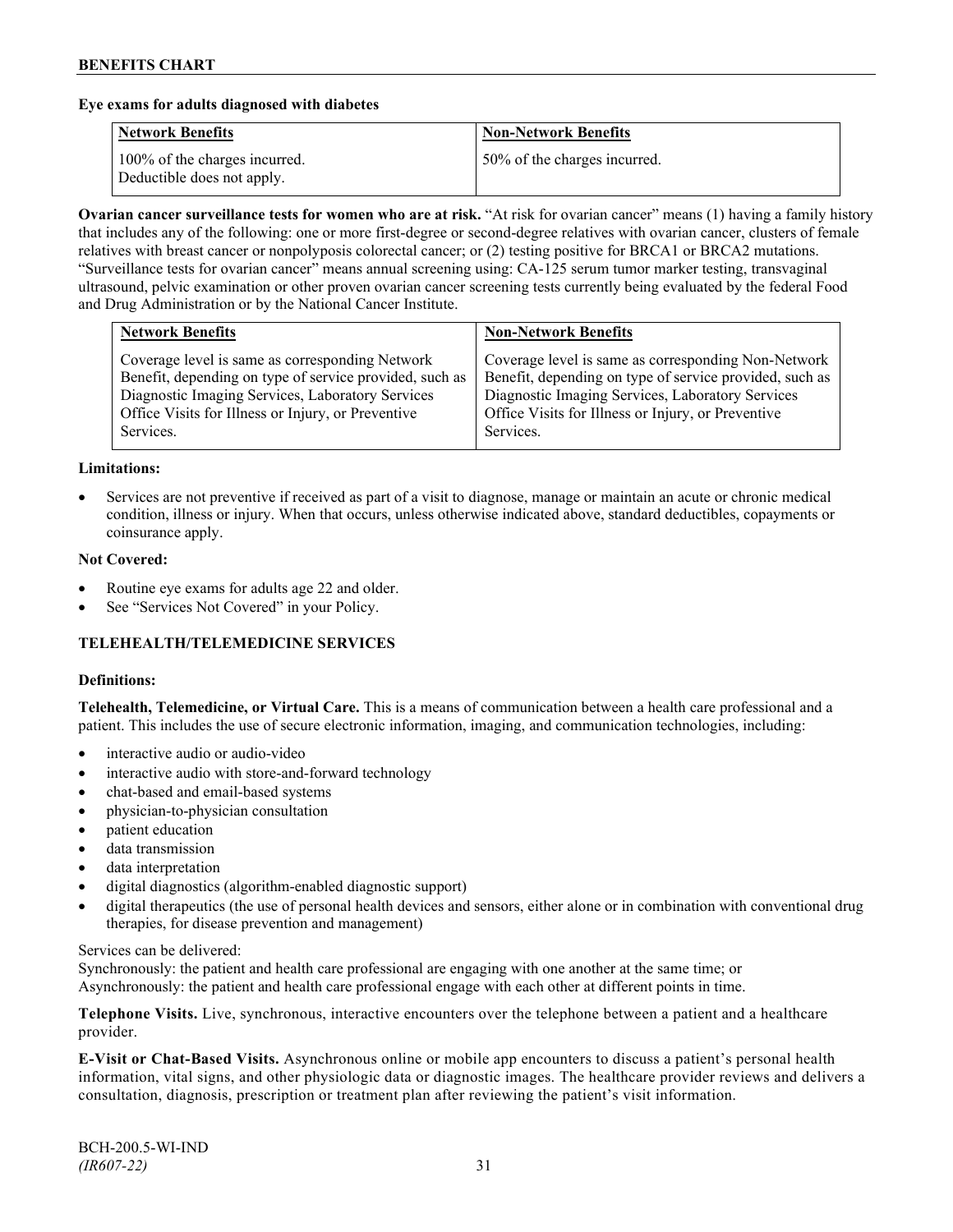**Virtuwell<sup>®</sup>**. This is an online service for you to receive a diagnosis and treatment for certain conditions, such as a cold, flu, ear pain and sinus infections. You may access the Virtuwell website at [virtuwell.com.](https://www.virtuwell.com/)

**Video Visits.** Live, synchronous, interactive encounters using secure web-based video between a patient and a healthcare provider.

#### **Covered Services:**

The Plan covers the following methods of receiving care for services that would be eligible under the Plan if the service were provided in person.

#### **Scheduled telephone visits**

| <b>Network Benefits</b>                                                                                 | <b>Non-Network Benefits</b>  |
|---------------------------------------------------------------------------------------------------------|------------------------------|
| 100% of the charges incurred, subject to a<br>copayment of \$5 per visit.<br>Deductible does not apply. | 50% of the charges incurred. |

#### **E-visits**

#### **Access to online care through Virtuwell at [virtuwell.com](http://www.virtuwell.com/)**

| Network Benefits                                            | <b>Non-Network Benefits</b> |
|-------------------------------------------------------------|-----------------------------|
| 100% of the charges incurred.<br>Deductible does not apply. | No coverage.                |

#### **All other E-visits**

| <b>Network Benefits</b>                                                                                 | <b>Non-Network Benefits</b>  |
|---------------------------------------------------------------------------------------------------------|------------------------------|
| 100% of the charges incurred, subject to a<br>copayment of \$5 per visit.<br>Deductible does not apply. | 50% of the charges incurred. |

#### **Not Covered:**

See "Services Not Covered" in your Policy.

## **TRANSPLANT SERVICES**

#### **Applicable Definitions:**

**Autologous.** This is when the source of cells is from the individual's own marrow or stem cells.

**Allogeneic.** This is when the source of cells is from a related or unrelated donor's marrow or stem cells.

**Allogeneic Bone Marrow Transplant.** This is when the bone marrow is harvested from the related or unrelated donor and stored. The patient undergoes treatment which includes tumor ablation with high-dose chemotherapy and/or radiation. The bone marrow is reinfused (transplanted).

**Autologous Bone Marrow Transplant.** This is when the bone marrow is harvested from the individual and stored. The patient undergoes treatment which includes tumor ablation with high-dose chemotherapy and/or radiation. The bone marrow is reinfused (transplanted).

**Autologous/Allogeneic Stem Cell Support.** This is a treatment process that includes stem cell harvest from either bone marrow or peripheral blood, tumor ablation with high-dose chemotherapy and/or radiation, stem cell reinfusion, and related care. Autologous/allogeneic bone marrow transplantation and high dose chemotherapy with peripheral stem cell rescue/support are considered to be autologous/allogeneic stem cell support.

**Designated Transplant Center.** This is any health care provider, group or association of health care providers designated by us to provide services, supplies or drugs for specified transplants for our Insureds.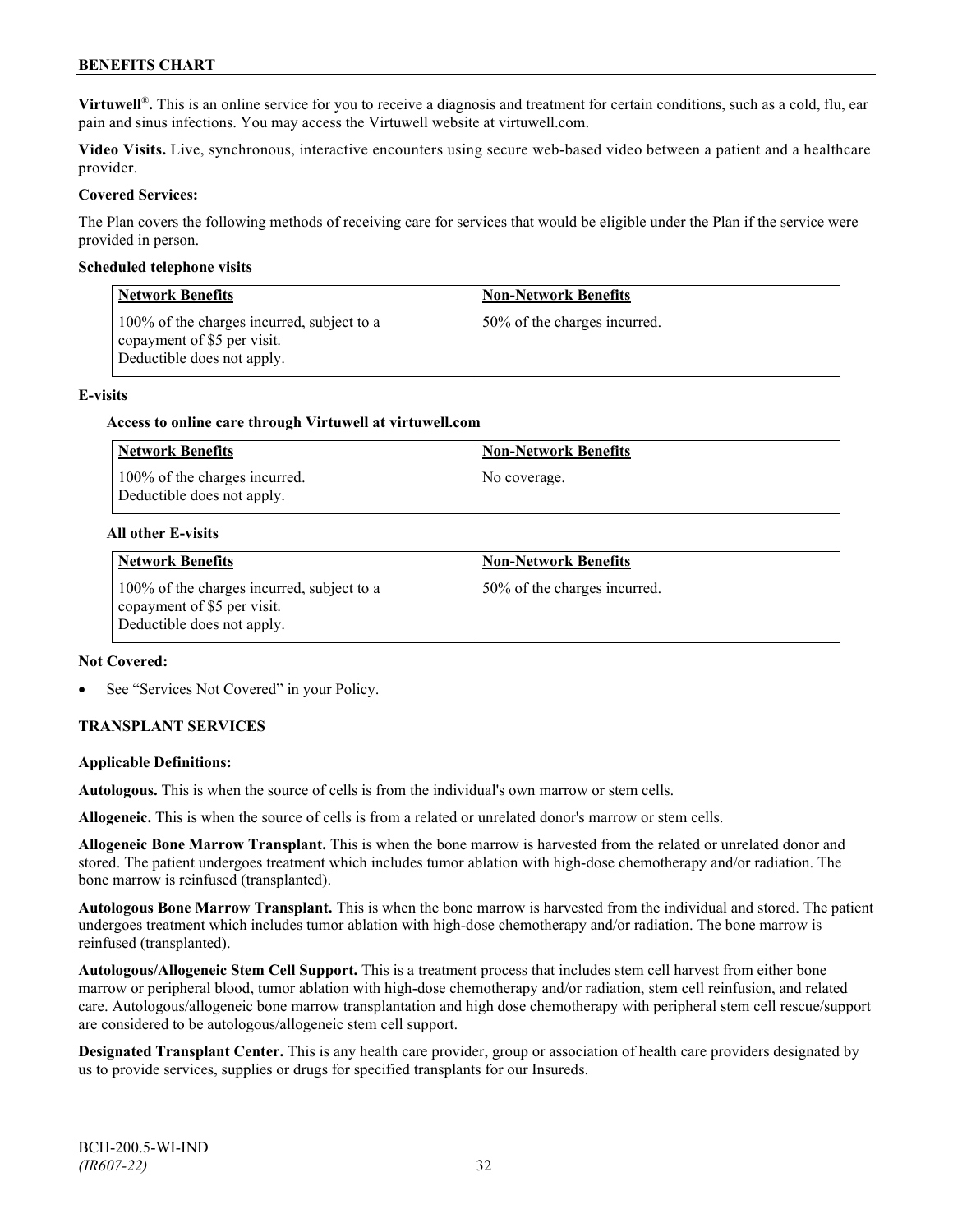**Transplant Services.** This is transplantation (including retransplants) of the human organs or tissue listed below, including all related post-surgical treatment, follow-up care and drugs and multiple transplants for a related cause. Transplant services do not include other organ or tissue transplants or surgical implantation of mechanical devices functioning as a human organ, except surgical implantation of an FDA approved Ventricular Assist Device (VAD) or total artificial heart, functioning as a temporary bridge to heart transplantation.

Prior authorization is required prior to consultation to support coordination of care and benefits.

## **Covered Services:**

We cover eligible transplant services (as defined above) while you are covered under your Policy. Transplants that will be considered for coverage are Limited to the following:

- Kidney transplants for end-stage disease.
- Cornea transplants for end-stage disease.
- Heart transplants for end-stage disease.
- Lung transplants or heart/lung transplants for: (1) primary pulmonary hypertension; (2) Eisenmenger's syndrome; (3) endstage pulmonary fibrosis; (4) alpha 1 antitrypsin disease; (5) cystic fibrosis; and (6) emphysema.
- Liver transplants for: (1) biliary atresia in children; (2) primary biliary cirrhosis; (3) post-acute viral infection (including hepatitis A, hepatitis B antigen e negative and hepatitis C) causing acute atrophy or post-necrotic cirrhosis; (4) primary sclerosing cholangitis; (5) alcoholic cirrhosis; and (6) hepatocellular carcinoma.
- Allogeneic bone marrow transplants or peripheral stem cell support associated with high dose chemotherapy for : (1) acute myelogenous leukemia; (2) acute lymphocytic leukemia; (3) chronic myelogenous leukemia; (4) severe combined immunodeficiency disease; (5) Wiskott-Aldrich syndrome; (6) aplastic anemia; (7) sickle cell anemia; (8) non-relapsed or relapsed non-Hodgkin's lymphoma; (9) multiple myeloma; and (10) testicular cancer.
- Autologous bone marrow transplants or peripheral stem cell support associated with high-dose chemotherapy for: (1) acute leukemia; (2) non-Hodgkin's lymphoma; (3) Hodgkin's disease; (4) Burkitt's lymphoma; (5) neuroblastoma; (6) multiple myeloma; (7) chronic myelogenous leukemia; and (8) non-relapsed non-Hodgkin's lymphoma.
- Pancreas transplants for simultaneous pancreas-kidney transplants for diabetes, pancreas after kidney, living related segmental simultaneous pancreas kidney transplantation and pancreas transplant alone.

To receive Network Benefits, charges for transplant services must be incurred at a Designated Transplant Center.

The transplant-related treatment provided, including expenses incurred for directly related donor services, shall be subject to and in accordance with the provisions, limitations, maximums and other terms of your Policy.

Medical and hospital expenses of the donor are covered only when the recipient is an Insured and the transplant and directly related donor expenses have been prior authorized for coverage. Treatment of medical complications that may occur to the donor are not covered. Donors are not considered Insureds, and are therefore not eligible for the rights afforded to Insureds under your Policy.

The list of eligible transplant services and coverage determinations are based on established medical policies, which are subject to periodic review and modifications by the medical director.

| <b>Network Benefits</b>                           | <b>Non-Network Benefits</b> |
|---------------------------------------------------|-----------------------------|
| See Network Inpatient Hospital Services Benefits. | No coverage.                |